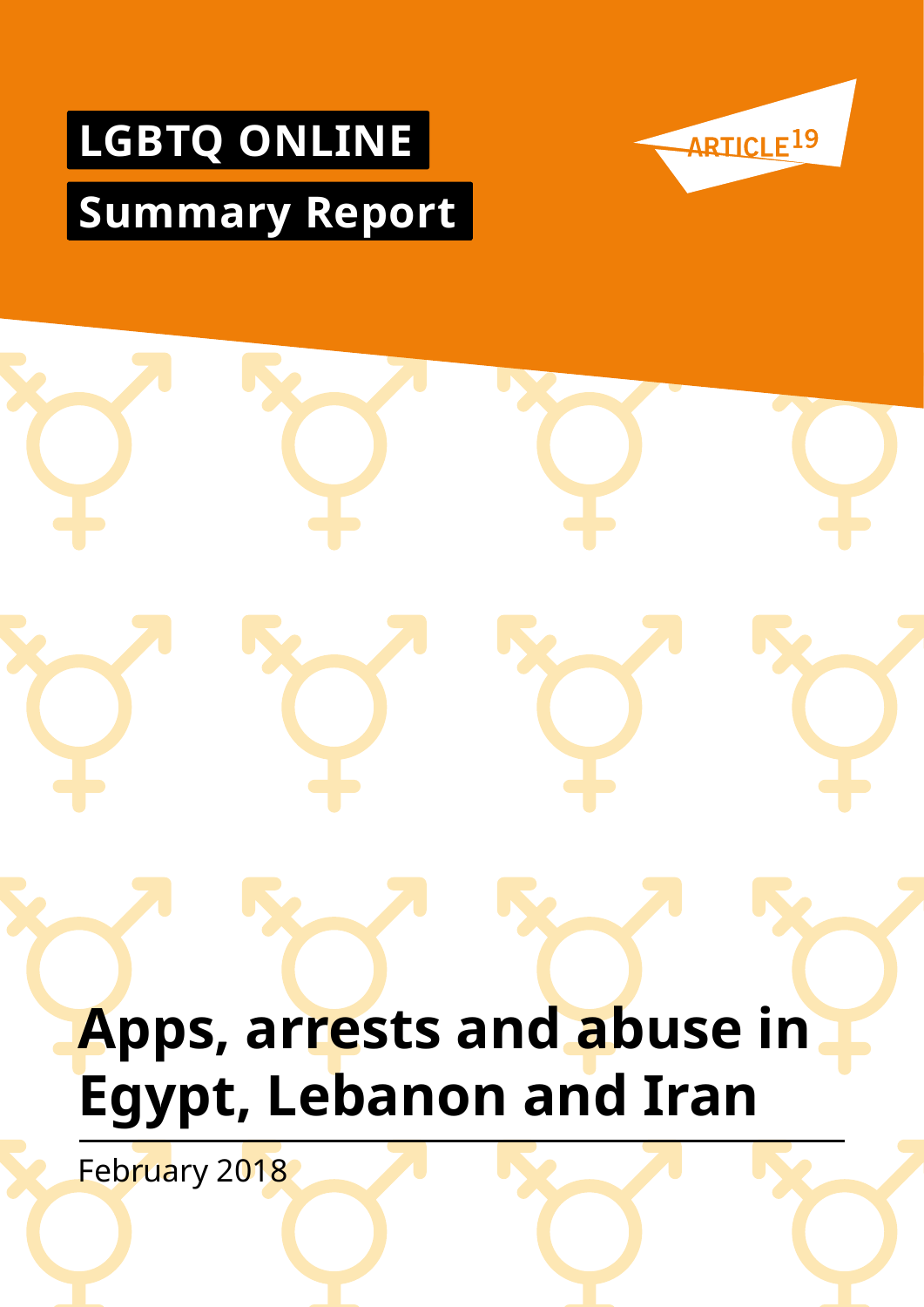# **Apps, arrests and abuse in Egypt, Lebanon and Iran**

An investigation into use of social and dating apps by the LGBTQ community in Egypt, Lebanon, and Iran. This study focuses on security, risk-management, and user perceptions of how the structure and features of apps and social media platforms interact with their own risk-levels.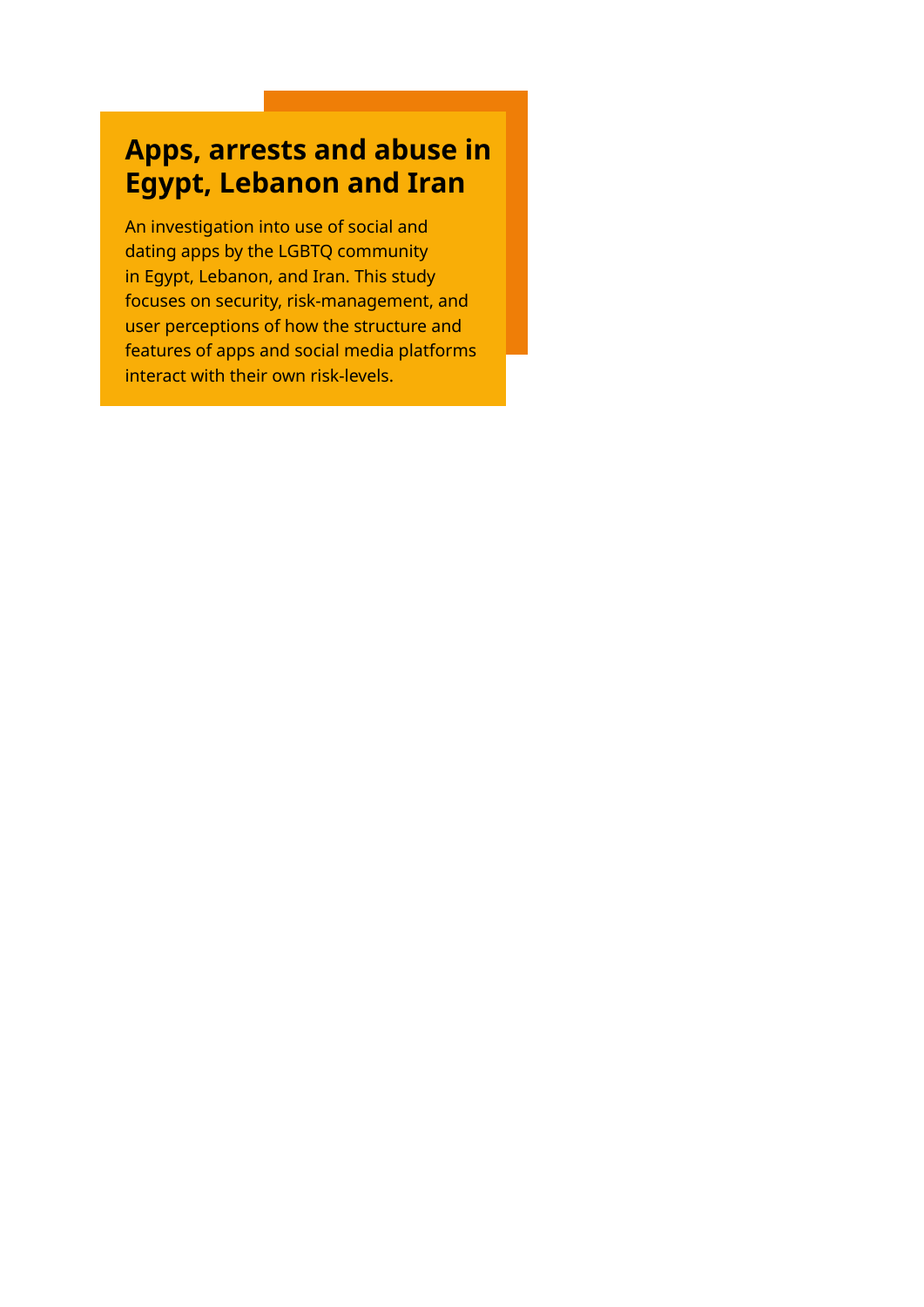# **TABLE OF CONTENTS**

| Introduction: Apps, arrest, and abuse in Egypt, Lebanon and Iran<br>Our research                                                                                                                                          | 4  |
|---------------------------------------------------------------------------------------------------------------------------------------------------------------------------------------------------------------------------|----|
| Apps and platforms are used despite risk<br>Risks are significant and complex, and little-understood<br>Apps and tech companies have a responsibility towards their users<br>Information and support from apps is welcome | 6  |
| The context …………………………………………………………………………………………<br>Egypt<br>Iran<br>Lebanon                                                                                                                                                | 8  |
|                                                                                                                                                                                                                           | 12 |
| Refugees are particularly at risk                                                                                                                                                                                         | 13 |
| Dating apps<br>Social platforms<br>Combined usage                                                                                                                                                                         | 15 |
| Security knowledge<br>Stopping usage<br>System updates                                                                                                                                                                    | 19 |
| Fake accounts and infiltration<br>Apps as evidence<br>Location services                                                                                                                                                   | 20 |
| Authenticated anonymity?<br>Secure sign-up<br>Invisibility and encryption<br><b>Geo-location removal</b><br><b>Emergency reporting systems</b>                                                                            | 23 |
| Legal advice<br>Emergency protocols for arrest<br>Warnings and updates for LGBTQ people in country<br>Sexual health advice                                                                                                | 25 |
| Looking to the future manufacture contracts and the future manufacture contracts and the future<br>What developers and tech companies can do<br>Research - next steps                                                     | 26 |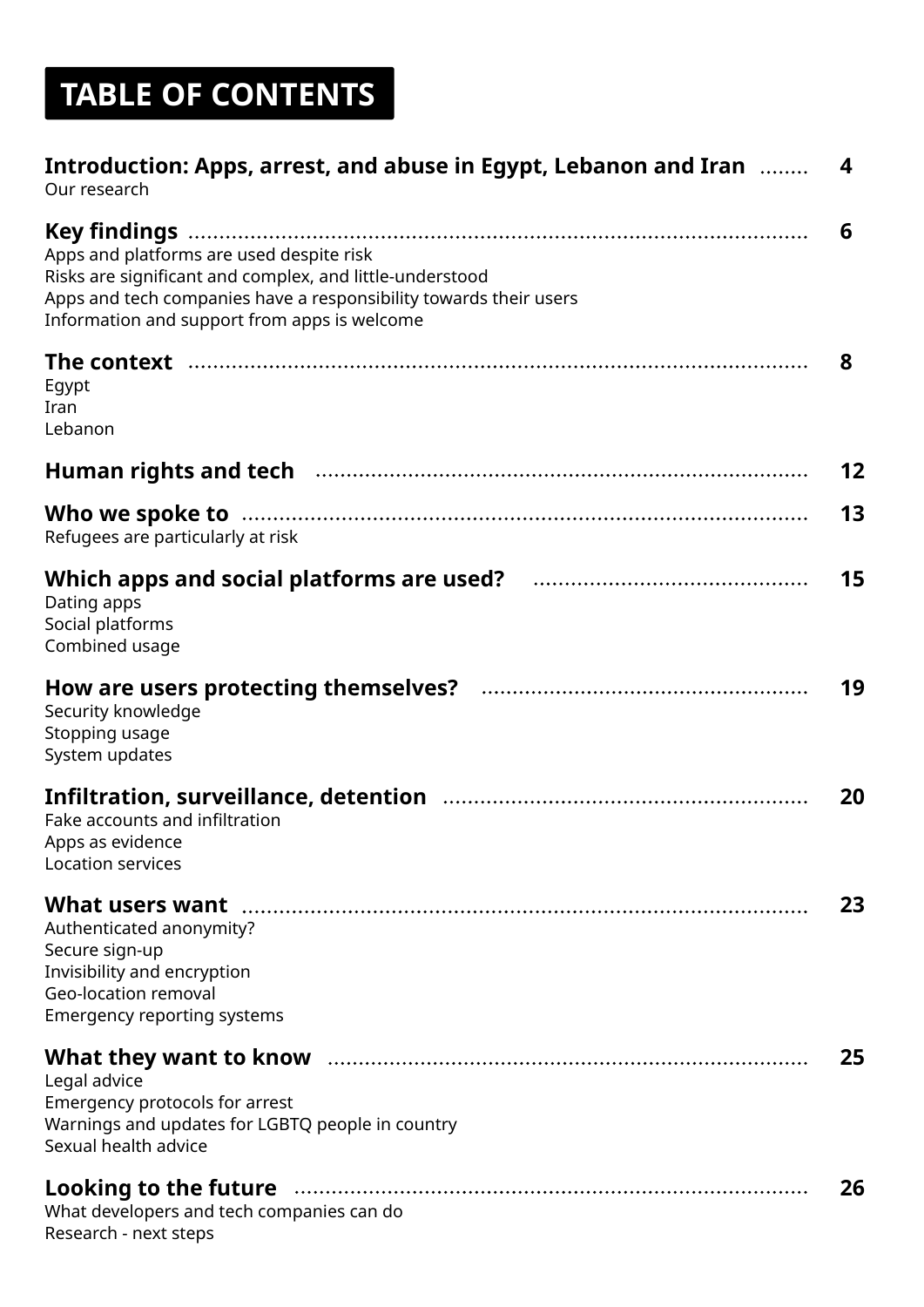

# **INTRODUCTION: APPS, ARREST AND ABUSE**

# **IN EGYPT, LEBANON AND IRAN**

For more information on our methodology please contact **Afsaneh Rigot** at: **afsaneh@article19.org**. We have not made this public due to the potential risks involved to participants. There has been widespread repression and marginalisation of Lesbian, Gay, Bisexual and Queer (LGBTQ) groups and individuals globally, limiting safe opportunities for connecting, socialising, organising, and meeting in public spaces. The targeting of LGBTQ groups in the Middle East and North Africa (MENA) region reached a climax in [September 2017](https://www.article19.org/resources/egypt-crackdown-on-lgbtqi-people-and-their-supporters-must-stop/) when more than 50 people were arrested due to perceptions of their gender and sexual identities in Egypt after the rainbow flag was flown during a concert. Many of these arrests happened via entrapment through LGBTQ dating apps.

Fear and real risk forces the LGBTQ communities to communicate online, where they have created vibrant and resilient hubs of connection, but the apps and platforms being used can also put users at risk.

In 2014, stories surfaced about apps being used entrap gay and transgender users in Egypt through the apps' geolocation features. Yet, limited investigation was done into the full methods used and the extent LGBTQ groups were targeted.

It has since emerged that these apps are routinely used both by authorities and non-state actors to target members of the LGBTQ community.

"WE ARE A LOT **MORE CAUTIOUS** TO THE HUGE RESTRICTIONS IN THE LAW. BUT IN GENERAL **IT DOESN'T STOP ME**, I CONTINUE TO MEET QUEER PEOPLE ON THESE ONLINE NETWORKS."

*Anonymous app user*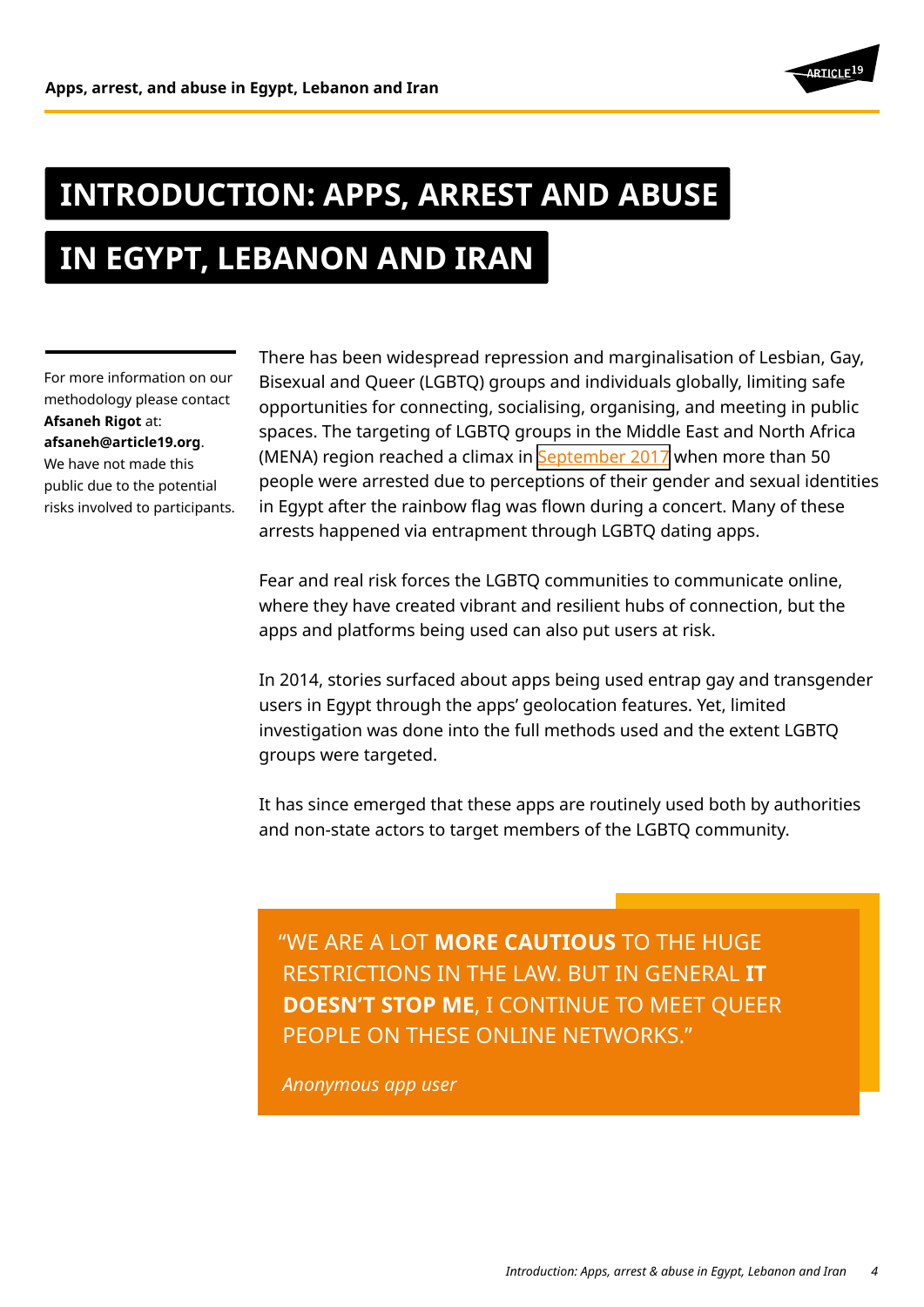

But what exactly is happening? Who has been targeted and how? What are the consequences for those targeted? Has enough been done to secure the safety of apps users in the region since?

This summary report looks to answer these questions. The full report from July 2017 has not been made public to date for the safety and security of those involved.

## **Our research**

ARTICLE 19 has been working on the digital safety and security of online LGBTQ communities in Egypt, Lebanon, and Iran, using a multi-stakeholder approach.

This short summary report presents data gathered about users in Egypt, Lebanon and Iran. These are three very different Middle Eastern contexts where the LGBTQ community are heavily reliant on technologies such as dating apps to communicate, assemble, date, "hook up", and fall in love.

These are also countries in which communication and dating tools have been used by state authorities and homophobic non-state actors to target members of the LGBTQ community.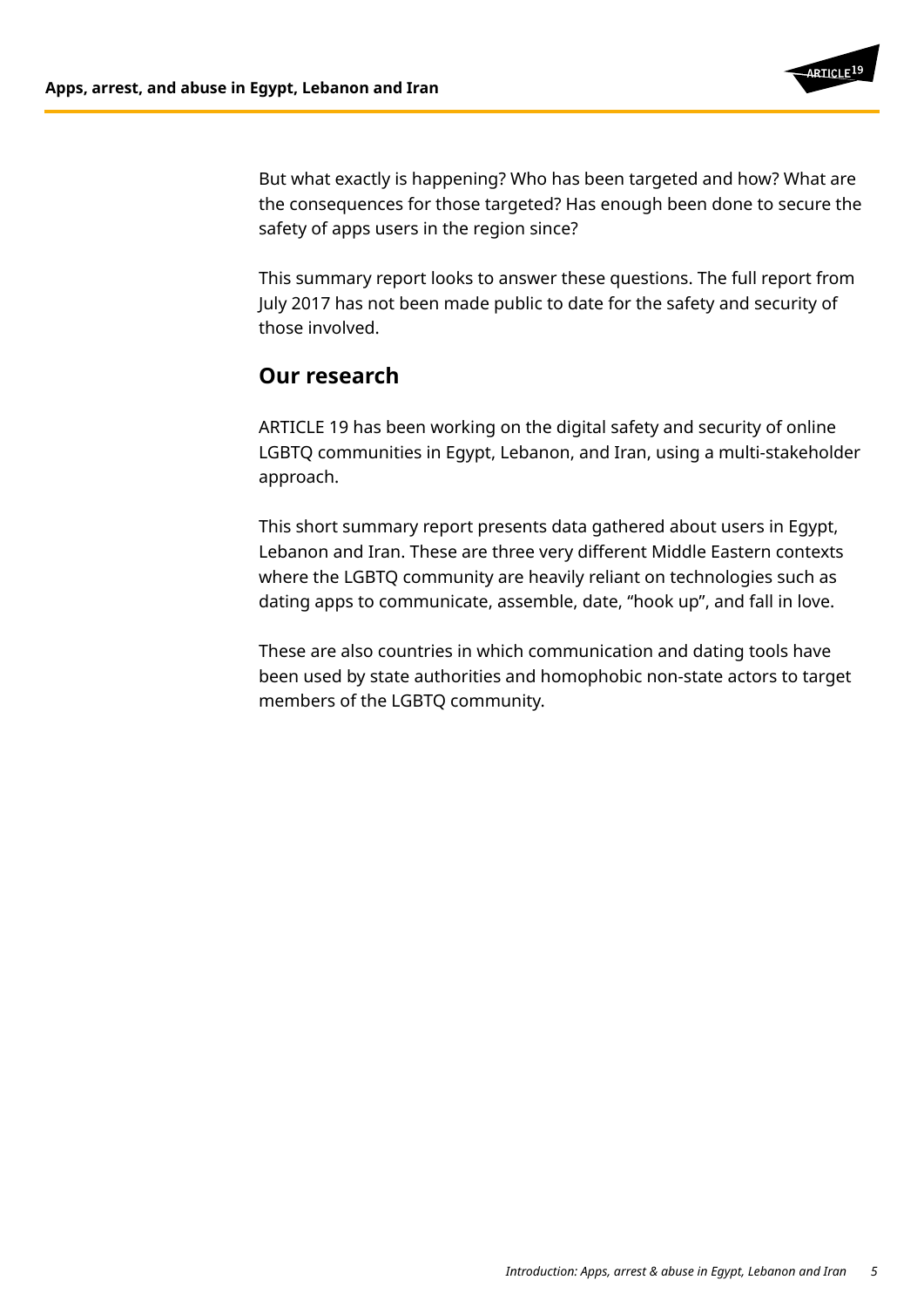

# **KEY FINDINGS**

*LE*<br>LGBTQ users will **continue to use apps even where their safety is at risk. "**

# **Apps and platforms are used despite risks**

The testimonies of users and the results of our research make it clear that these LGBTQ-focused dating apps have become important tools to connect individuals and communities that are frequently targeted for their identities. Despite this real and present danger, users see benefits that outweigh the risks. The drive for sex, love, intimacy, and association is stronger than the fear of the risks.

## **Risks are significant, complex, and little-understood**

A combination of factors can increase risk, ranging from identity and location, to online behaviour. Despite previous assumptions, geolocation is not the dominate risk to users. In addition, the interaction between dating apps and social media further complicates risk and its mitigation.

## **Apps and tech companies have a responsibility towards their users**

# 1. This would mean group chats as seen in WhatsApp and Telegram, with group admins, where information on events/meetings is often shared.

LGBTQ-focused apps, such as Grindr, Hornet, PlanetRomeo, Growlr, and Her, as well as group chat functions<sup>1</sup> in messenger apps, are important tools to connect individuals and communities that are otherwise frequently targeted for their identities. Due to these platforms' unique ability to connect, empower, and provide an avenue for expression, as well as to build personal relationships, our research has shown that LGBTQ users will continue to use them even where where it directly risks their safety or privacy. The responsibility then falls on service providers to protect the users of their products by implementing prevention and mitigation strategies and practicing due diligence as set out in international standards, such as the UN Guiding Principles on Business and Human Rights (UNGPs), as well as making proactive efforts to support users in staying safe. This should be done through the application of human rights and security principles to their operations. This is especially the case when these apps are functioning in countries with higher risks to LGBTQ users. It is essential that apps acknowledge and assess the risks faced by their users and commit to work with the relevant stakeholders to mitigate those risks.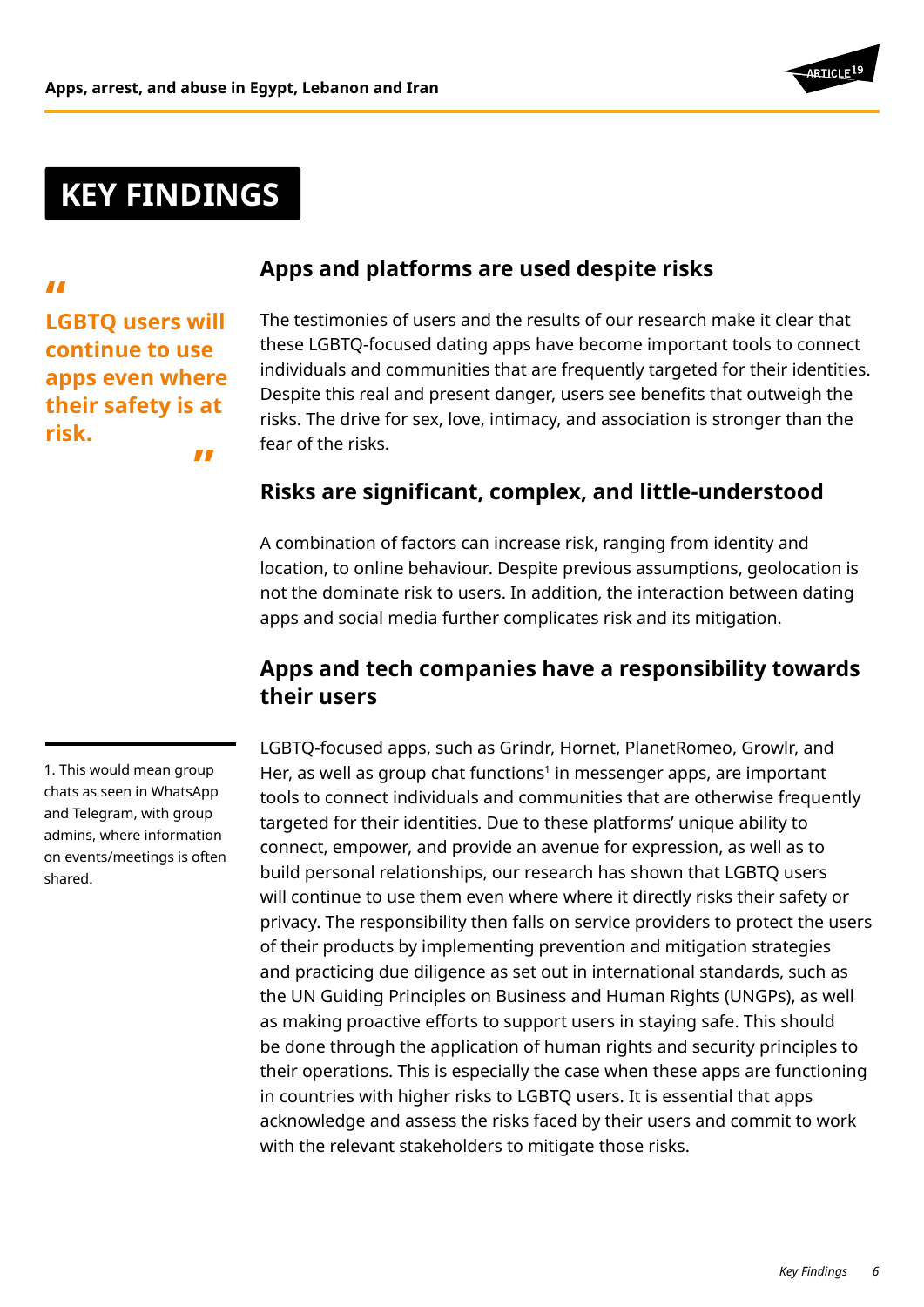

*LL*<br>Companies **and developers must consider human rights implications in the design and operation of their products.**

This project also evidenced the necessity for companies and developers to consider human rights implications in the design and operation of their products. This can be seen from the requests from users, following the range of threats faced when these considerations are not taken into account.

Findings indicate that market forces favour the most popular apps over the safest ones. We found this "network effect" in the three countries to be only partly affected by the perceived safety and/or risks of using an app. If a popular app is targeted, no longer seen as secure, research shows that users generally default to another popular app.

#### **" Customised measures need to protect against threats**

Some respondents indicated that they take creative measures to protect themselves from both perceived and real risks. These measures are at times highly successful and offer options for apps and tools to adopt for their relevant country. Based on lived experiences, these practical steps can support users to remain safe. Due to a lack of available information some other measures have been redundant and dangerous leading many users to not take any security precautions. Sharing these experiences with apps and tool providers is imperative in supporting communities.

# **Information and support from apps is welcome**

Respondents felt that security advice received from apps themselves so far had been good advice. Many wanted more, particularly legal information and advice. While largely a positive move, it is not sufficient to address all the risks and threats. The security protocols of these platforms should be reviewed by trusted security experts and local groups. They must be updated regularly. Further measures must also be taken in light of idiosyncratic risks faced by users. Apps should not feel that solely sending security messages in countries seen as dangerous to LGBTQ users is sufficient due diligence on their behalf. This isn't enough to protect their users – more proactive measures are necessary.

A large proportion of security information circulated to date has been aimed at male gay and bisexual app users. There is still great demand for information relevant to other sectors of the LGBTQ community.

*LE*<br>LGBTQ users **want more information from the apps they use, particularly legal advice.**

**"**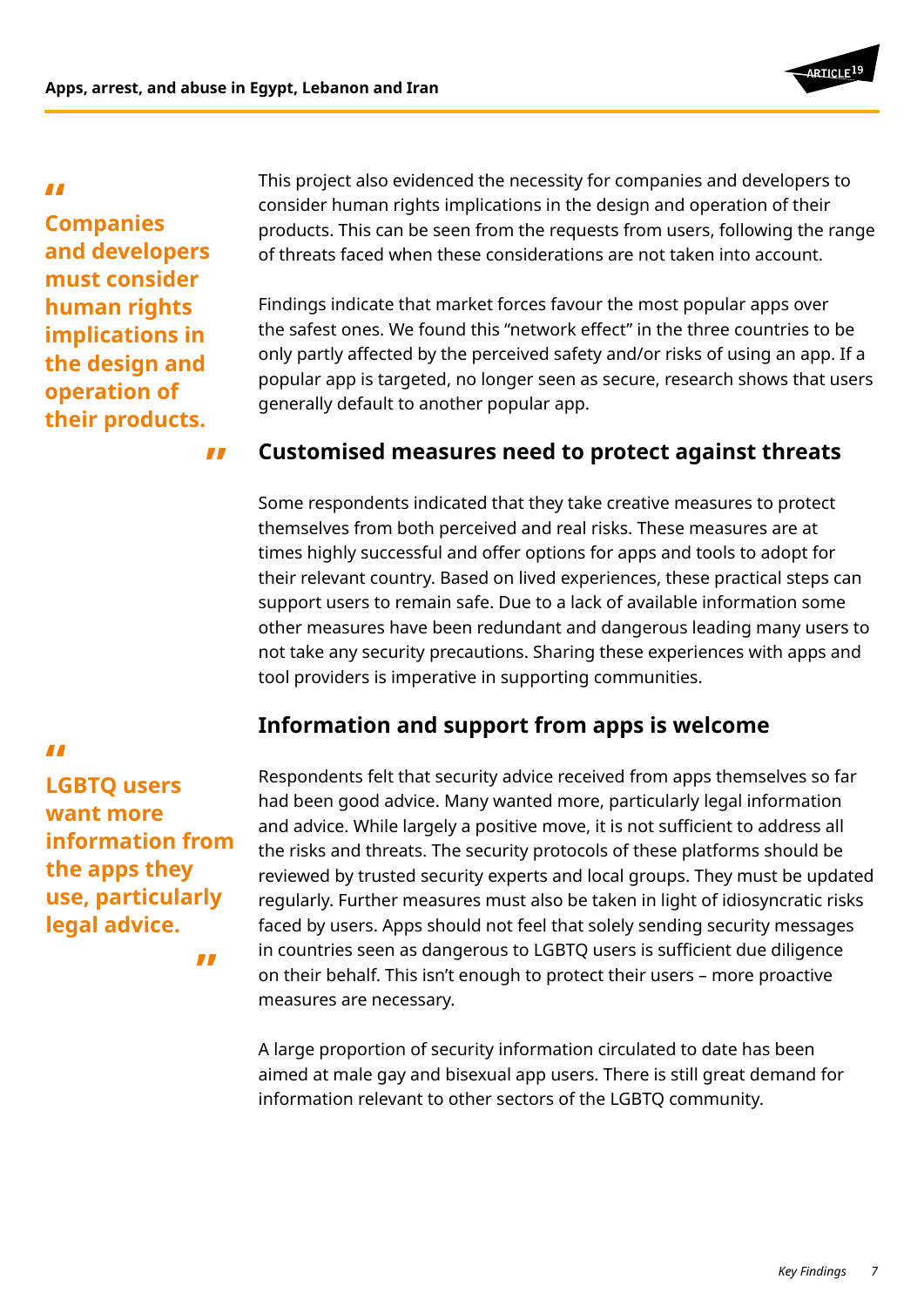

# **THE CONTEXT**

# **Egypt**



Egypt does not have clear laws in its penal code on the term "sodomy" or "homosexuality". However, Egypt's legal provisions, particularly Article 9(c) of the "anti-debauchery law", Article 178 of the Penal Code, and Articles 98(f) and 256 of Law 58/1937 enable discrimination against LGBTQ individuals and groups, punishing "debauchery" in various forms as well as the publication of materials and information relating to non-heterosexual relations. The Egyptian Penal Code criminalises homosexuality under the vague and broad term "habitual debauchery" in Article 9(c) of Law 10/1961 for combating adultery and debauchery. The status of same-sex relations between women is legally unclear.

Despite the Egyptian Constitution containing safeguards against discrimination, state and court backed harassment in Egypt continues at concerning levels, including "morality-policing", heavy monitoring by Egyptian police, and waves of arrests, often based on online behaviour. In [2014 there were reports of arrests being made using the geolocation feature](http://www.independent.co.uk/news/world/africa/egypts-police-using-social-media-and-apps-like-grindr-to-trap-gay-people-9738515.html)  [of Grindr and other apps.](http://www.independent.co.uk/news/world/africa/egypts-police-using-social-media-and-apps-like-grindr-to-trap-gay-people-9738515.html)



According to Solidarity with Egypt LGBTQ, 57% of charges against LGBTQ individuals featured the use of websites and social media to entrap or incriminate them.

Since 2015, observers have recorded an increase in authorities' monitoring of LGBTQ apps and community websites. According to project partners in the Egyptian Initiative for Personal Rights (EIPR), these efforts are now being more openly discussed and published in police reports. Most [notorious was the arrest of 11 individuals in September 2015 in Giza's](http://www.elwatannews.com/news/details/1126646)  [Agouza neighbourhood for "practicing, inciting and publicising immoral](http://www.elwatannews.com/news/details/1126646)  [practices".](http://www.elwatannews.com/news/details/1126646) The individuals were sentenced to between three and 12 years' imprisonment.

[According to the EIPR, one of the accused was initially targeted via a dating](http://www.madamasr.com/en/2016/04/29/feature/politics/11-sentenced-to-3-12-years-in-prison-for-homosexuality/)  [app \(Grindr\)](http://www.madamasr.com/en/2016/04/29/feature/politics/11-sentenced-to-3-12-years-in-prison-for-homosexuality/). Authorities reportedly entrapped this individual using a fake profile on social media and/or a dating app, posing as a user interested in a relationship. Via the private messaging feature, they gained the address of this individual and were granted permission by the public prosecutor to raid the apartment. [This led to his arrest, along with eight individuals relating to](http://www.madamasr.com/en/2016/04/29/feature/politics/11-sentenced-to-3-12-years-in-prison-for-homosexuality/)  [the case, before a raid took place on a second address.](http://www.madamasr.com/en/2016/04/29/feature/politics/11-sentenced-to-3-12-years-in-prison-for-homosexuality/)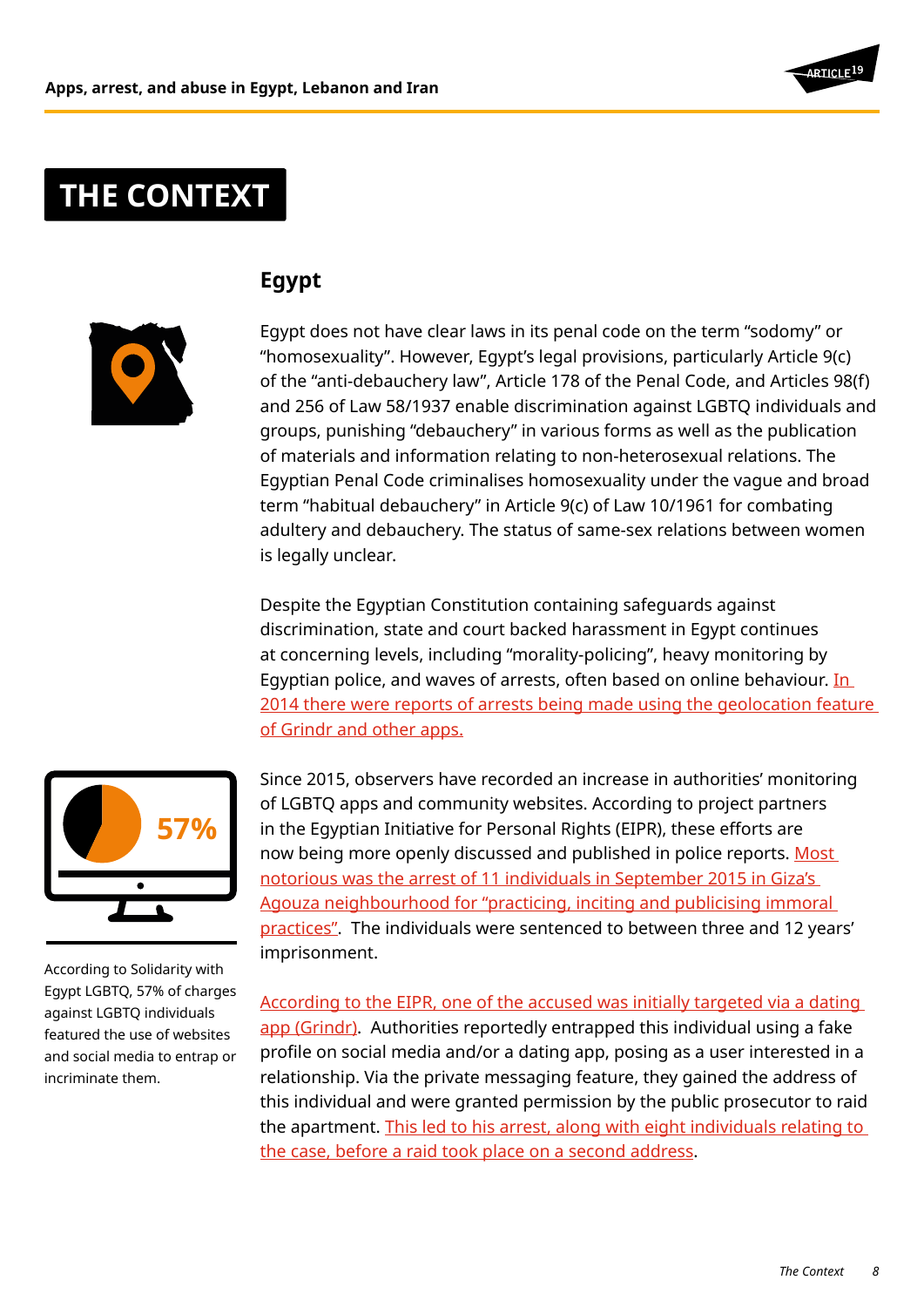

# "THE [POLICE] ARE NOW MORE **TECHNOLOGICALLY ADVANCED**."

*Dalia Abdel Hameed, Head of the Gender Programme at Egyptian Initiative for Personal Rights (EIPR)*

In September 2017, this intensified after one of the worst crackdowns on LGBTQ people in the region. After a concert in Cairo where the rainbow flag was waved, more than 50 people were arrested based on their perceived sexual orientation, many of who were targeted and arrested [through dating apps](https://www.article19.org/resources/egypt-crackdown-on-lgbtqi-people-and-their-supporters-must-stop/).

A detailed [report](https://eipr.org/sites/default/files/reports/pdf/the_trap-en.pdf) of the police actions and work on these apps has been published by **EIPR**. In their press release about the report, [EIPR](https://eipr.org/sites/default/files/reports/pdf/the_trap-en.pdf) noted:

*[The cases analysed by the report demonstrate that the Interior Ministry's](https://www.eipr.org/en/press/2017/11/trap-punishing-sexual-difference-egypt)  [General Directorate for the Protection of Morals employs primarily](https://www.eipr.org/en/press/2017/11/trap-punishing-sexual-difference-egypt)  [three worrying strategies or practices. The first and most prevalent is](https://www.eipr.org/en/press/2017/11/trap-punishing-sexual-difference-egypt)  [entrapping individuals using fake accounts on dating sites and apps for](https://www.eipr.org/en/press/2017/11/trap-punishing-sexual-difference-egypt)  [gay or transgender people, especially transwomen. Second, the Interior](https://www.eipr.org/en/press/2017/11/trap-punishing-sexual-difference-egypt)  [Ministry deporting of foreign gay nationals, or foreigners thought to](https://www.eipr.org/en/press/2017/11/trap-punishing-sexual-difference-egypt)  [be gay, even when charges of habitual practice of debauchery are not](https://www.eipr.org/en/press/2017/11/trap-punishing-sexual-difference-egypt)  [upheld against them. Third, the creation of major sex scandals that](https://www.eipr.org/en/press/2017/11/trap-punishing-sexual-difference-egypt)  [receive exceptional media coverage.](https://www.eipr.org/en/press/2017/11/trap-punishing-sexual-difference-egypt)*

The report also notes that the average number of those arrested and referred to trial in these cases has increased five-fold since the last quarter of 2013, in comparison with previous years. [In the three and a half year](https://www.eipr.org/en/press/2017/11/trap-punishing-sexual-difference-egypt)  [period ending in March 2017, a total of 232 people had been arrested, or](https://www.eipr.org/en/press/2017/11/trap-punishing-sexual-difference-egypt)  [about 66 each year, compared to an average of 14 people a year in the](https://www.eipr.org/en/press/2017/11/trap-punishing-sexual-difference-egypt)  [period from 2000 to 2013](https://www.eipr.org/en/press/2017/11/trap-punishing-sexual-difference-egypt).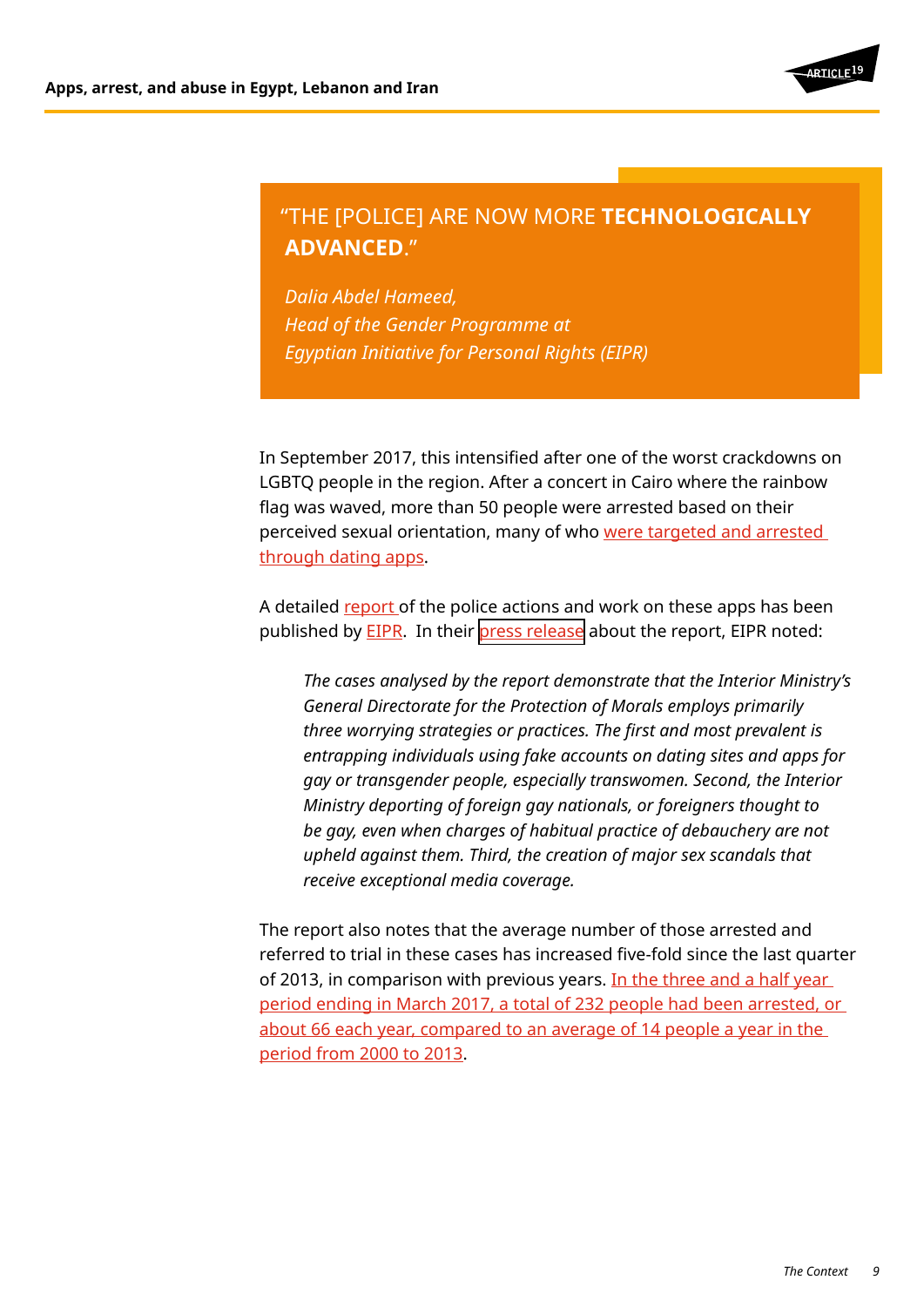

#### **Iran**



Iran is the only country of the three that directly criminalises same-sex relations according to its Islamic jurisprudence, and its newly-revised Penal Code, including Articles 233 and 234. [Authorities have gone as far as to deny](https://www.theguardian.com/commentisfree/2007/sep/25/nohomosexualityhere)  [the existence of homosexuality](https://www.theguardian.com/commentisfree/2007/sep/25/nohomosexualityhere) in the country, with transgender individuals acknowledged only as having "Gender Identity Disorder (GID)" requiring medical and psychiatric treatment (which can be facilitated by the state). [The](http://justice4iran.org/issues/lgbt-rights-issues/medicalization-of-sexual-orientation-and-gender-identity/)  [medicalisation of non-normative sexual and gender identities is an official](http://justice4iran.org/issues/lgbt-rights-issues/medicalization-of-sexual-orientation-and-gender-identity/)  [stance of the Iranian government](http://justice4iran.org/issues/lgbt-rights-issues/medicalization-of-sexual-orientation-and-gender-identity/).

**Authorities in " Iran have gone as far as to deny the existence of homosexuality.**

**"**

The punishments for same-sex relations are harsh. Lustful touching or passionate kissing is described by the Islamic Penal Code as same-sex sexual behaviour and is punishable by 31 to 74 lashes (Article 237 of the Penal Code), including the death penalty for some convictions of "sodomy"; trans individuals can even be subjected to forced medical treatments for transition. LGBTQ individuals are harassed, threatened, and arrested in Iran on a daily basis, often after being surveilled on the apps and social platforms hey use.

Research findings and local experts' testimonials indicate that there are unofficial and random monitoring of apps used by LGBTQ persons. The use of the data gathered has ranged from threats of arrest to use of the information incriminating them under Iran's anti-LGBTQ laws when interrogating users for political or other activities seen as punishable by the state. Chat groups on Telegram have also been monitored with LGBTQ groups having their admins arrested.

# **Lebanon**



Lebanon's laws do not outlaw homosexuality per se and there have been a number of positive rulings by select judges. However provisions including Articles 209, 533, and 534 of the Lebanese Penal Code have been interpreted by authorities in a way that has allowed the authorities to police sexuality. The main article used, Article 534, prohibits "acts against nature". The vague nature of these laws have allowed for raids and repeated reports of cases where the police randomly stop and check people on the streets based on their perceived sexuality. Testimonials of local groups indicate that at army checkpoints national security is used as an excuse to search individuals' and mobile devices. This has meant the discovery of LGBTQ apps on mobiles which have led to arrests and intimidation. This practice is unduly exercised on LGBTQ Syrian refugees.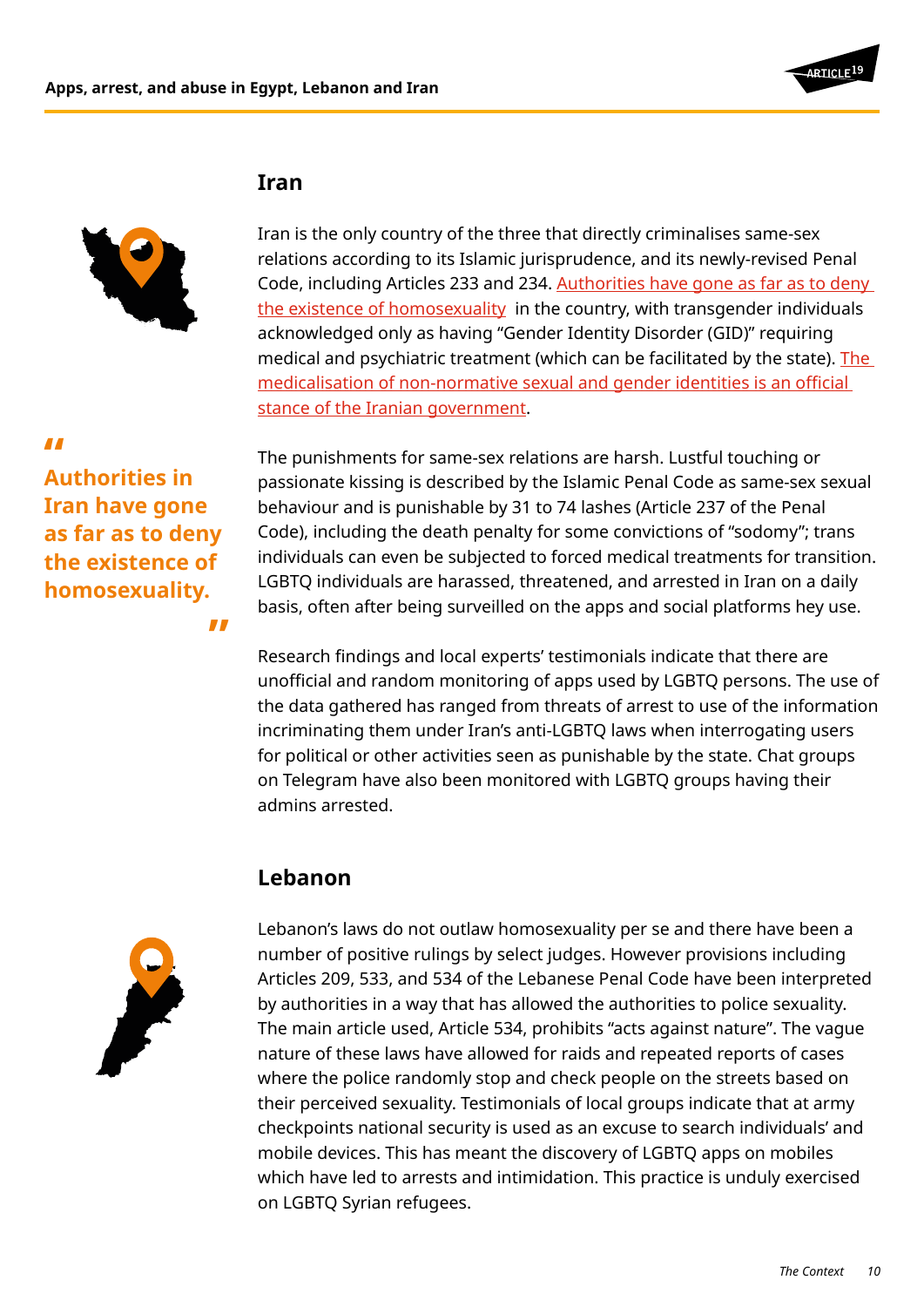

"THE INCIDENTS OFTEN OCCUR IN PARKS AND CAFES, BUT THERE ARE ALSO INCREASING CASES IN WHICH **SECURITY FORCES RAIDED HOMES AND MONITORED INTERNET SITES** FOR THE PURPOSE OF DETAINING PEOPLE THEY SUSPECTED OF ENGAGING IN NON-CONFORMING SEXUAL CONDUCT OR GENDER EXPRESSION."

*Human Rights Watch, 2010*

Police and the army in Lebanon selectively raid both public and private spaces known to be frequented or occupied by people of diverse sexual orientation or gender expression. The arrest of 45 people during the raid of Turkish hammams in 2014, in the Hamra-Concord section of Beirut, was the most notorious. Although raids of this kind are not as common, searches at check-points based on perceived sexual orientation and gender identity are [becoming more frequent](http://www.slate.com/blogs/outward/2016/05/31/lebanon_still_uses_colonial_era_laws_to_persecute_lbgtq_citizens.html).

As well as the targeting, searching, and humiliation of LGBTQ individuals at police and army checkpoints, anal "examinations" (deemed to "confirm" the homosexuality of detained individuals) are also routinely carried out, especially by the military or police, to [gather evidence of "homosexual acts"](https://www.hrw.org/news/2017/03/24/submission-un-committee-against-tortures-pre-sessional-review-lebanon).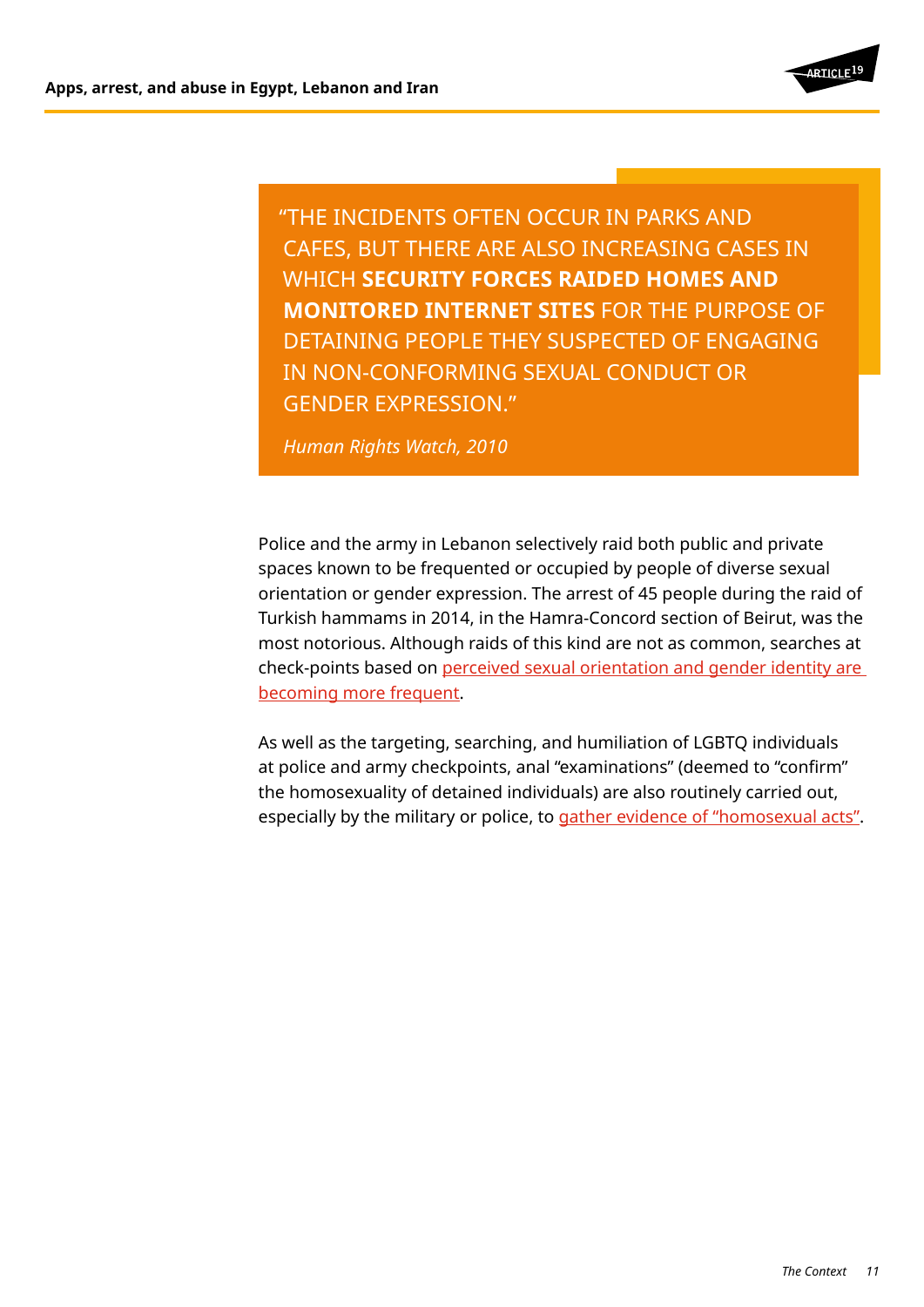

# **HUMAN RIGHTS AND TECH**

Under the UN Guiding Principles on Business and Human Rights (UNGPs), a framework for understanding and respecting human rights is established: businesses have a responsibility to conduct due process and impact assessments, as well as incorporate transparency and safeguards into their design. The guidelines also set out responsibilities to track performance relating to human rights, and make remedies available when human rights are violated or negatively impacted.

*LL*<br>App providers **have a responsibility to protect the users by implementing prevention and mitigation strategies, and support users in staying safe.**

**"**

# ""IT'S THEIR BUSINESS, **WHY SHOULD THEY CARE ABOUT US**?"

*Anonymous app user*

Dating apps and online social platforms have a unique ability to connect, empower, and provide an avenue for expression and personal relationships. It is the responsibility of providers to protect the users of their products by implementing prevention and mitigation strategies, as well as making proactive efforts to support users in staying safe.

Human rights and security principles must be applied to design and operations. This is especially the case when apps are functioning in countries iith higher risks for LGBTQ users.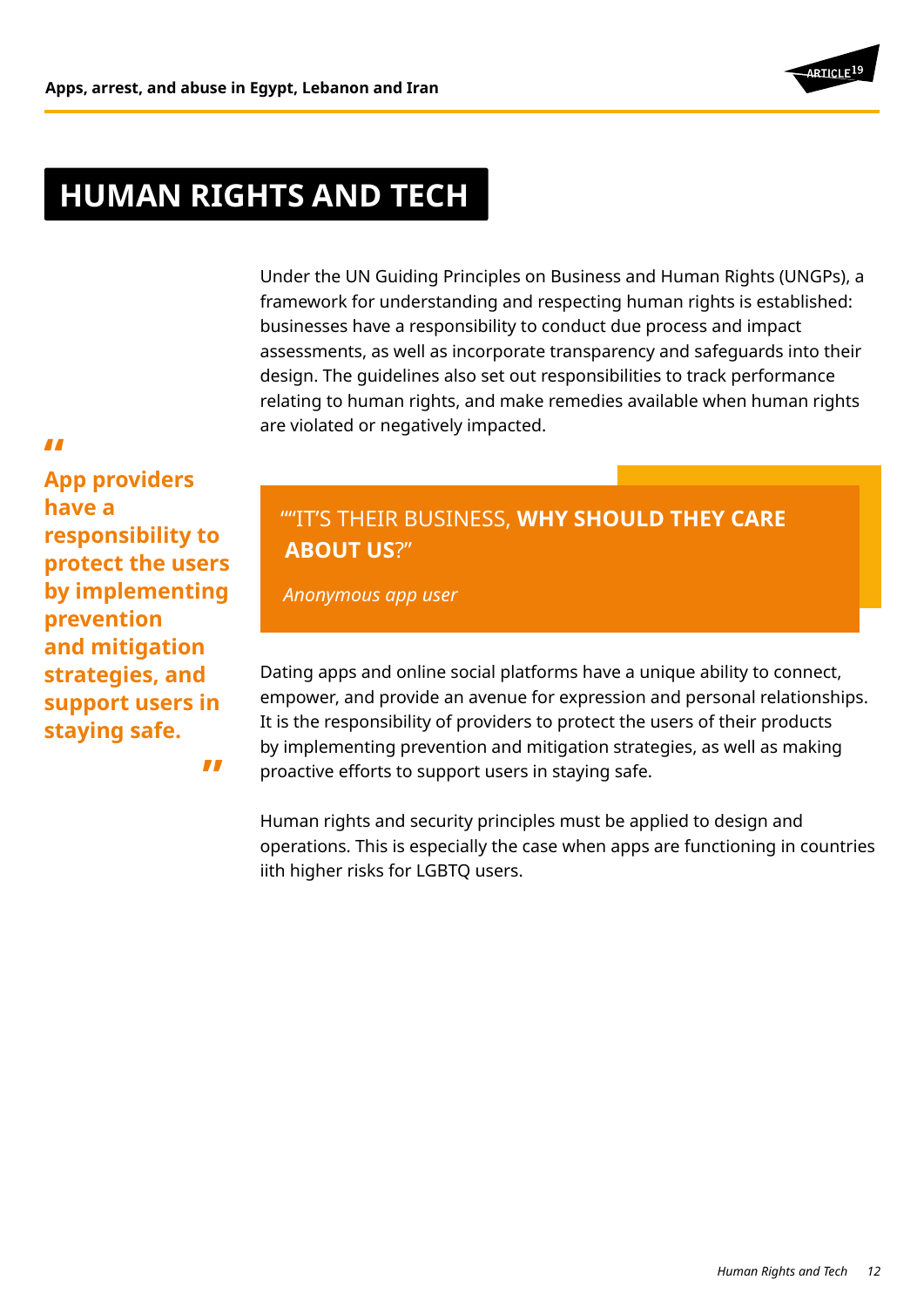

# **WHO WE SPOKE TO**

|  | With 429 usable responses, our demographics were varied. In all three<br>countries over 30% of the respondents were aged 25-34. 63% identified their<br>gender as male, whilst only 15% as female, 12% as queer, 8% as trans [MTF]<br>and 2% as trans [FTM]. Sex followed a similar pattern in each country where<br>between 62-71% identified as male, 16-23% as female and 9-16% as trans.<br>Sexual orientation followed this pattern too, with the top three sexual<br>identities being 71% gay, 14% bisexual, 7% lesbian and 2% as queer. |
|--|------------------------------------------------------------------------------------------------------------------------------------------------------------------------------------------------------------------------------------------------------------------------------------------------------------------------------------------------------------------------------------------------------------------------------------------------------------------------------------------------------------------------------------------------|
|  | Self-reported gender<br>63% - Male<br>15% - Female<br><b>12% - Queer</b><br>8% - Trans [MTF]<br>2% - Trans [FTM]<br>Self-reported sex<br>62 - 71% - Male<br>16 - 23% - Female<br>9 - 16% - Trans                                                                                                                                                                                                                                                                                                                                               |
|  | Self-reported sexual orientation<br>71% - Gay<br>14% - Bisexual<br>7% - Lesbian<br>2% - Queer<br>n/a                                                                                                                                                                                                                                                                                                                                                                                                                                           |

We saw a clear disproportionality in the demographic of respondents regarding sex and sexual orientations, with more than 60% in each country identifying as male and 73% as gay.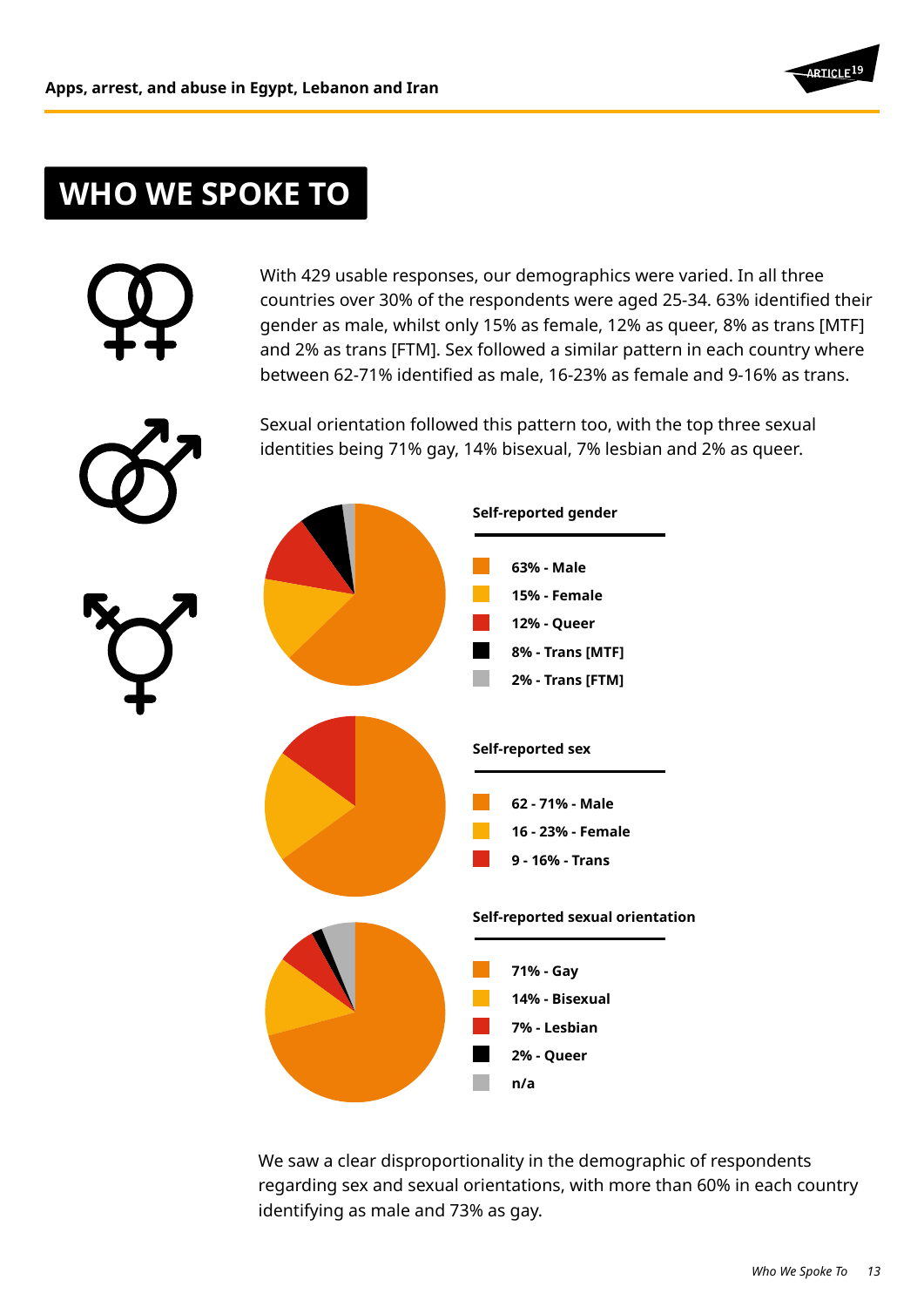

The large majority (60%) of respondents were professionals, with 22% students or unemployed, 16% business owners, and 2% identifying themselves as sex workers.

With regards to type of devices used, 68% of respondents use Android; 32% use iOS.

We also collaborated with local partners to gain context-specific insight to the above and help develop the multi-stakeholder approach.



## **Refugees are particularly at risk**

The migrant and refugee respondents have been in their resident country for less than 11 years. The counties of origin mentioned predominately included: Syria, Palestine/Occupied Territories, Jordan, Sudan, Saudi Arabia, and Iraq.

Local partners confirmed that these individuals have particularly low levels of access to legal help and information about their rights, as well as a higher rate of arrest and intimidation. This is particularly the case for Syrian individuals.

An overwhelming number of LGBTQ refugees and migrants live below the poverty line, and many resort to transactional same-sex sexual activity, for which dating apps are a major tool. This may go some way to explaining the proportionally high number of migrant and refugee responses.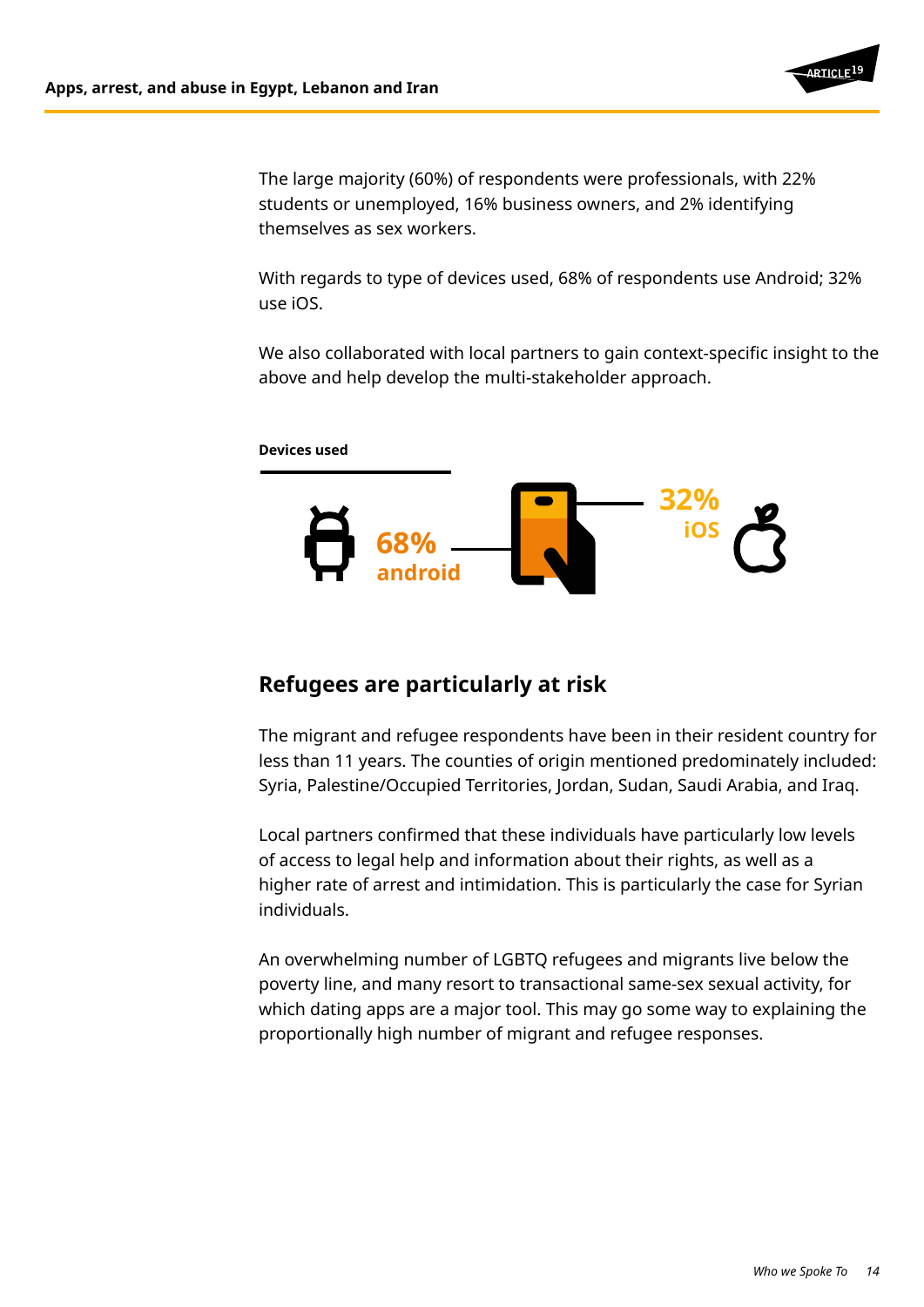

# **WHICH APPS AND**

# **SOCIAL PLATFORMS ARE USED?**

The variety of apps used by the respondents is large. There are however more popular apps, namely Grindr, Hornet, PlanetRomeo, and Growlr, which are also the apps most used to observe and entrap users.

Most respondents are using dating apps to seek sex, romance, and love, but there are a minority who have the aim of community-building and advocacy through the networks.

# "I PERFORM **HIV AWARENESS** ON DATING APPS AND ALSO CAN SPREAD INFO AND ORGANISE COMMUNITY EVENTS"

*Anonymous app user*

Some simply see the apps as a place to express themselves.

# "I TRY TO KEEP IT LOW-PROFILE AND **I RARELY MEET**. I MORE USE THE APPS AS EXPRESSION PLATFORMS."

*Anonymous app user*

## **Dating apps**

Iranian respondents were typically less reliant on LGBTQ tailored apps than those from Egypt and Lebanon. This is potentially because the communication environment in Iran is simply more restrictive, with more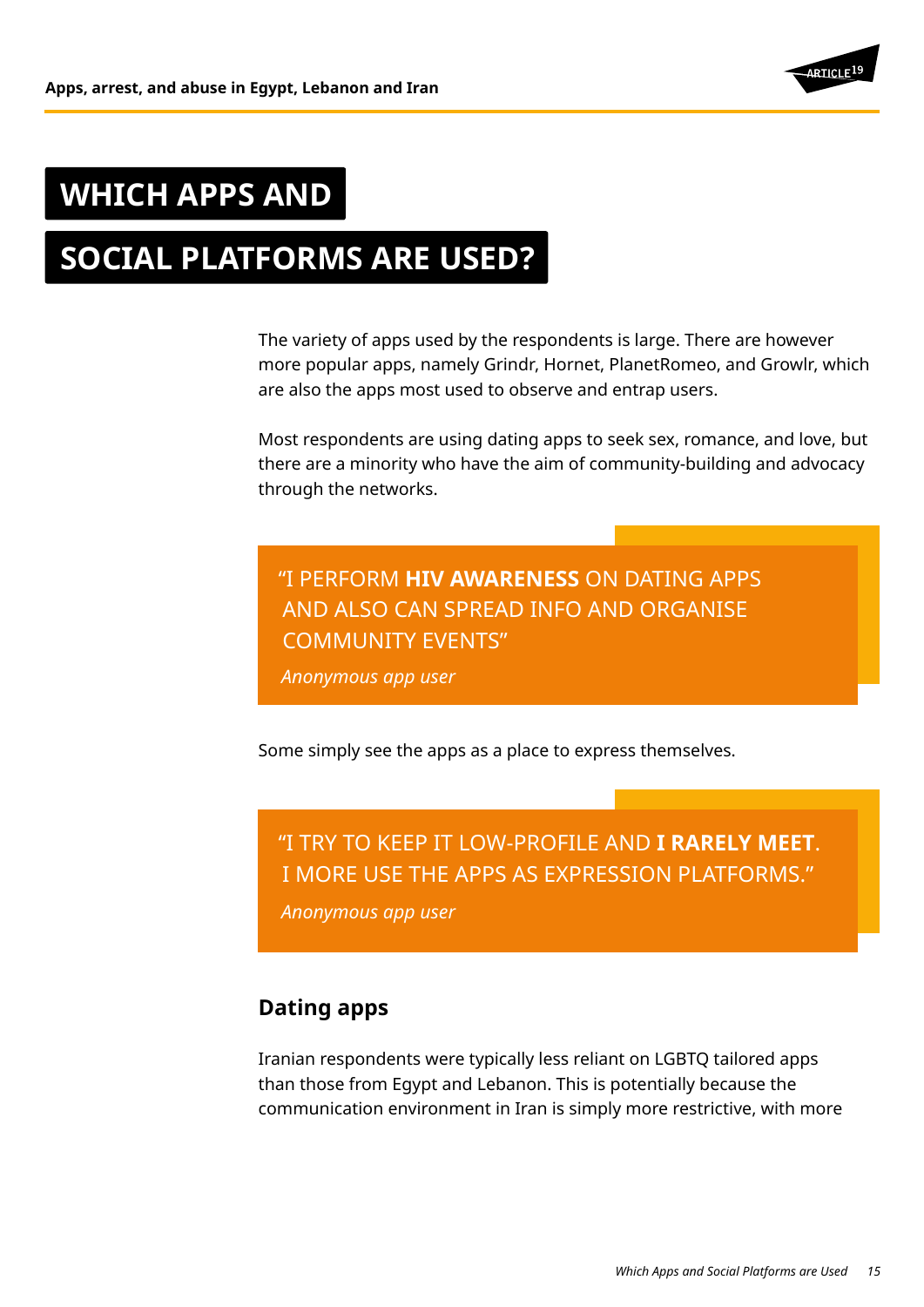

2. See ARTICLE 19's December *[Tightening the](https://www.article19.org/resources/tightening-net-online-openings-closings-iran/ )  [Net](https://www.article19.org/resources/tightening-net-online-openings-closings-iran/ )* briefing on the recent persecutions of Telegram channel administrators.

blocking of certain apps and higher levels of fear and intimidation. Other factors may include the popularity of the messaging app Telegram which maintains around [40 million monthly users](https://twitter.com/durov/status/854472773137256448), despite the high levels of attention authorities place on monitoring them2.

The "network effect" is a huge factor in determining respondents' choice of app – the biggest motivation for use was the fact that all their contacts were already using the app. This is especially problematic given that the betterknown and more-used an app is, the more attention it is likely to attract from authorities and individuals looking to threaten, harass, and target LGBTQ users.

"SOME APPS ARE MORE POPULAR AND WE USE THEM MORE BUT YOU SHOULD KNOW THAT **THEY ARE THE RISKIEST APPS** AND ENTRAPMENTS HAPPEN MAINLY THROUGH IT"

*Anonymous app user*

However, responses from users show that this is influenced by the perceived safety and/or risks of using an app in the three countries. If a popular app is targeted, not seen as secure, and more users are put at risk, many users will default to another "popular" app. So although popularity is the defining factor in app usage, risk will affect the use of popular apps. This is an important observation to be noted by tech companies and developers.

# **Social platforms**

Respondents favour WhatsApp, Facebook, Instagram, Snapchat, and Telegram. Though the motivations for these choices remains unclear, security is not a priority for most, cited by only 15%.

Respondents regard social media as easier, as well as safer, to use, and local partners reported that lesbians and bisexual women feel more comfortable using apps which are not dating-specific, but generally connective.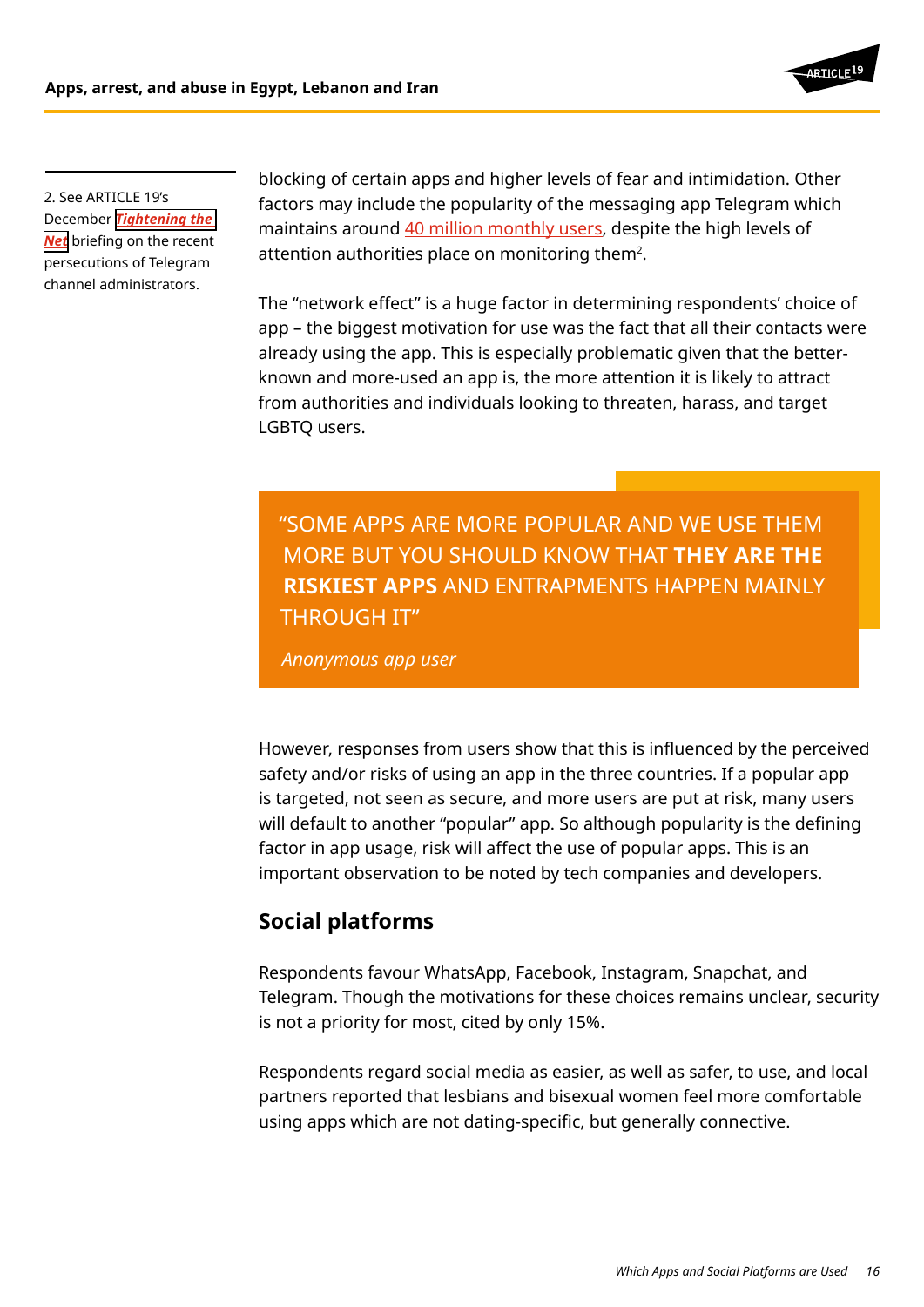

## **Combined usage and cross-referencing**

As well as apps often functioning through connection to a Facebook account, the actual use of dating apps and social platforms is connected, with contact occurring initially through the dating app, and then moving to a messaging platform like Facebook or WhatsApp.

This can mean a transfer or even a doubling of risk. A number of respondents said that authorities had combined their use of apps with their use of a Facebook account in order to target them, and that the evidence from the two sources was cross-referenced in both arrest and blackmail situations.

As well as being tools for LGBTQ individuals, social platforms are also routinely used to "out" people, share information, or humiliate those who have been discovered by infiltrators of groups and applications.

When asked if users will continue to use apps despite the risks, 60% of users responded that they will/do continue to do so.

**The drive for sex, " love, intimacy, and association is stronger than the fear or risk.**

**"**



#### **60%** of users will continue to use apps despite the risks

Regardless of the apps, platforms, and security measures chosen, respondents spoke of the isolation from the community which would come with disconnection or stopping use altogether. The risks of online communication are still lower than meeting people in public, allowing many people to be connected in digital spaces.

Those who choose not to continue using apps tend to do so due to fears for their **physical safety (53%), digital safety (20%), or privacy (24%)**.

For men, the fear of physical harm included harassment and arrest by the police, whereas for women it included threats from men using fake accounts to pose as women, arrest and blackmail.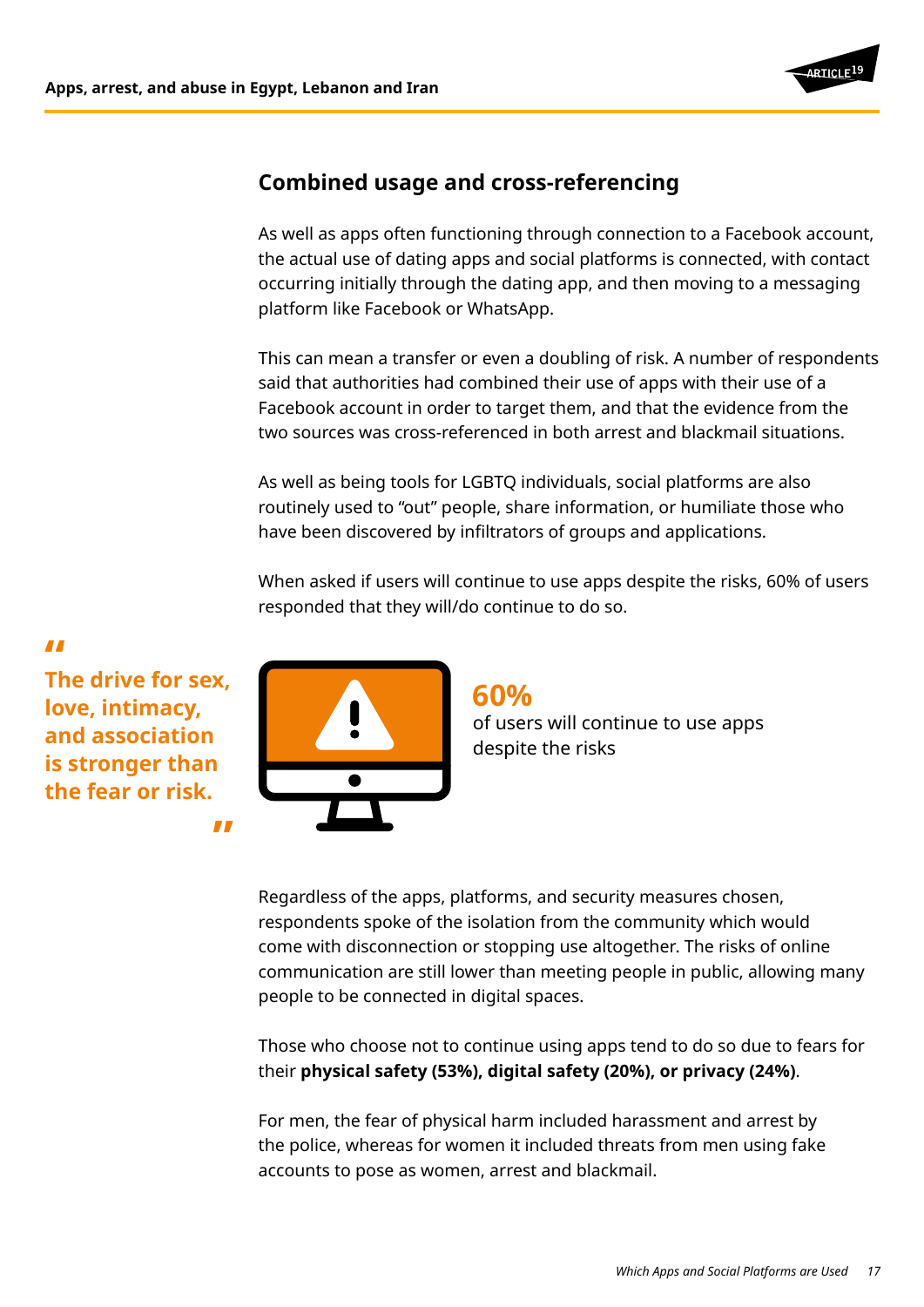

We believe that this is an important and unsurprising finding. This is an essential service that is – and will continue to be – used by a community faces higher levels of risk to their physical safety. It shows the responsibility of the service providers to protect users and take positive steps to mitigate the security risks that they face. By providing an essential service that is used by marginalised groups, despite risks, a business has accepted a responsibility for the safety of their users.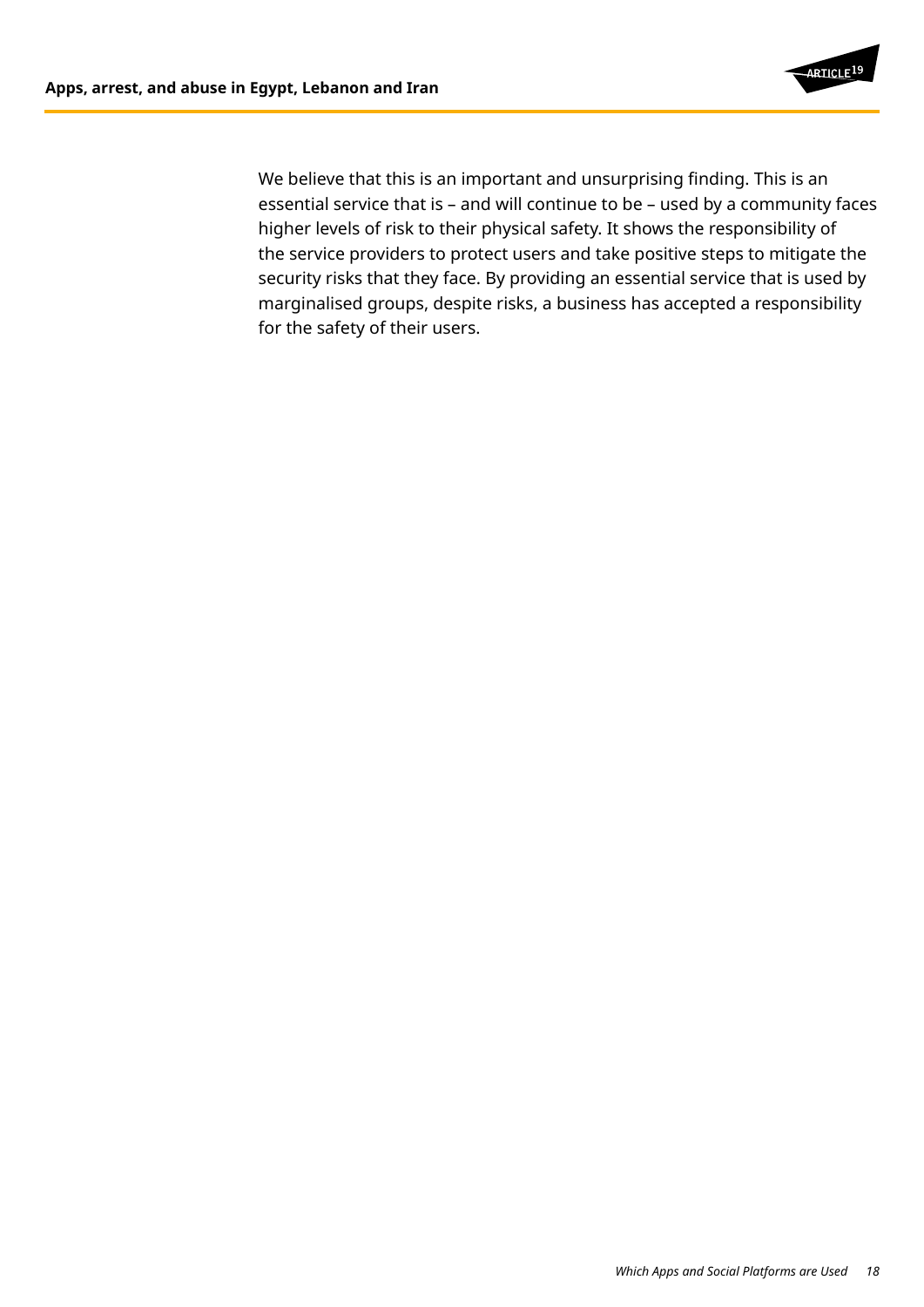# **RTICLE<sup>19</sup>**

# **HOW ARE USERS**

# **PROTECTING THEMSELVES?**

**only 15% of " respondents choose an app on the basis of finding it safe and secure. "**

Though some precautions are taken, only 15% said that they choose an app on the basis of finding it safe and secure, and there is a high level of misunderstanding of digital security principles among respondents. This summary report does not reveal the methods the respondents mentioned they are using to protect themselves online.

# **Security knowledge**

The level of security information varies enormously from country to country, with 74% of respondents from Egypt and 84% from Lebanon having had access to security training or information in some form, but only 22% of respondents from Iran.

3. ARTICLE 19's observations about Telegram security protocols can be seen in September *[TTN](https://www.article19.org/data/files/medialibrary/38874/Tightening-the-Net_3-English-version.pdf)* report, p.12. Also see ARTICLE 19's December *[Tightening the](https://www.article19.org/resources/tightening-net-online-openings-closings-iran/)  [Net](https://www.article19.org/resources/tightening-net-online-openings-closings-iran/)* briefings on the recent persecutions of Telegram channel administrators,

"immoral homosexual

content".

including arrests of administrators for sharing

Generally, knowledge and information was weak among respondents in all countries, both in terms of security and their situation as LGBTQ individuals in their countries more widely.

It is however a positive note that 97% of respondents said they updated their mobile systems regularly, 52% of these say their phone automatically updates its software.

# **Stopping usage**

Despite a majority continuing to use online platforms, some respondents had stopped their use of some apps, the main five of which were Badoo, Tinder, Manjam, Scruff, and GayRomeo. However, this stop in usage can in some cases be explained by government filtering.

Despite controversy, there has not been a reduction in the large numbers of users of Telegram in Iran, though partners have suggested this is due to a lack of information and news circulation regarding security issues.<sup>3</sup>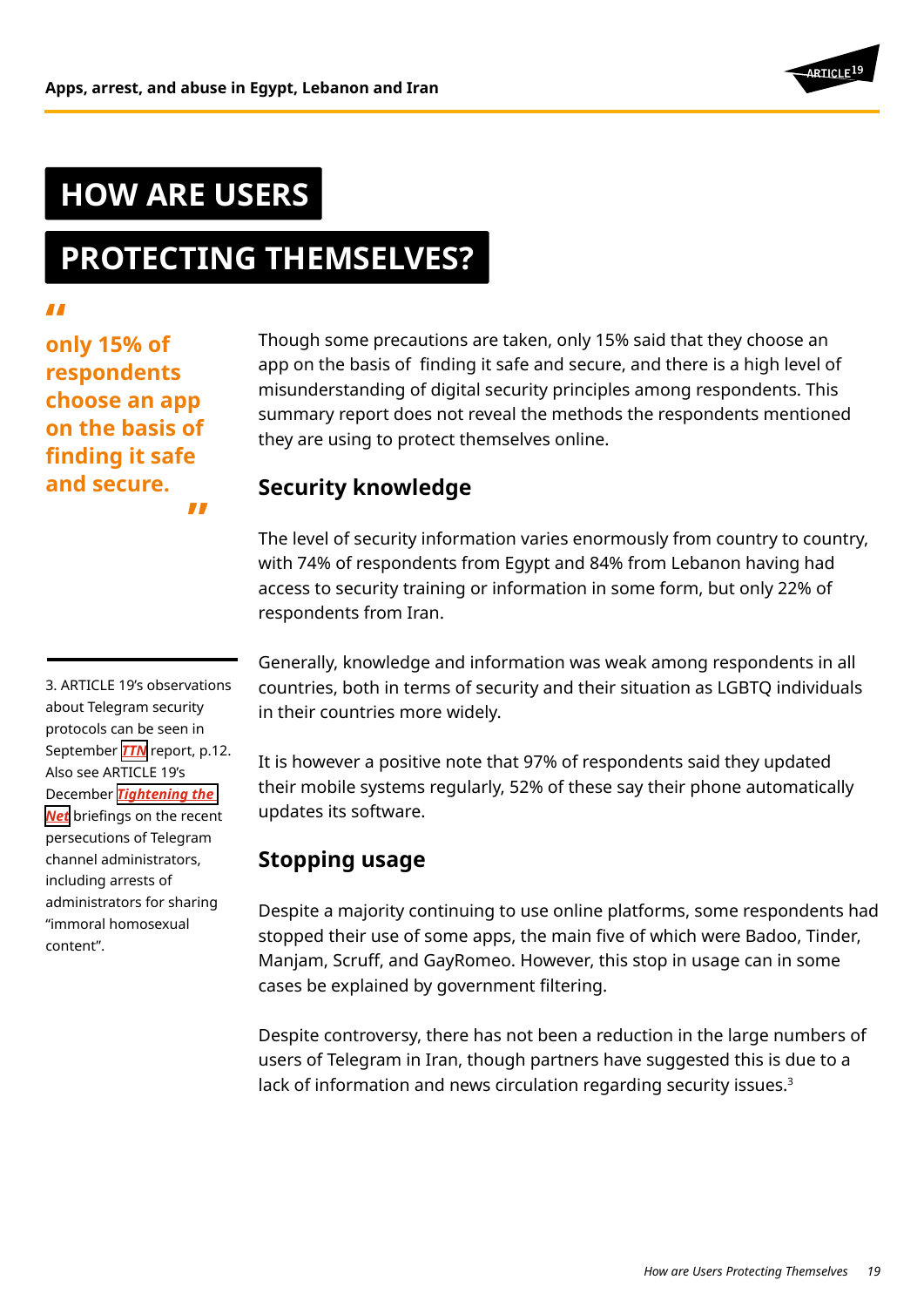

# **INFILTRATION,**

# **SURVEILLANCE AND DETENTION**

#### **Fake accounts and infiltration**

Fake accounts are being used by state and non-state actors to lure individuals into face-to-face meetings, entrap them, and subject them to arrest or cruel and degrading treatment, or blackmail them for money or sexual services.

Many respondents reported this happening to themselves or to friends or family, especially in Egypt. Few outlined the sentences they received and the cruel and degrading treatment they were subjected too. They also mentioned the content of their chats on apps being used as evidence on each occasion. This is a well-documented operation by Egyptian police that the users are recounting.

However, in other reports of fake accounts with non-state actors, cruel and degrading treatment or blackmail for money or sexual services was reported. This was especially the case for women and trans individuals.

#### "I WAS **RAPED** TWO TIMES ON FAKE DATES."

*Anonymous app user*

Blackmail seems more prevalent through dating-specific apps in Egypt and Lebanon, while in Iran these cases occur via messaging apps such as Telegram (although there were a few reports of these occurrences on the Hornet app and the Manjam dating website).

The infiltration of group chats on mainstream social platforms and messaging apps endanger the entire chat group, and can allow access to extensive lists of contacts. This increases risk within the community, and creates risk of contact with both partners and family members.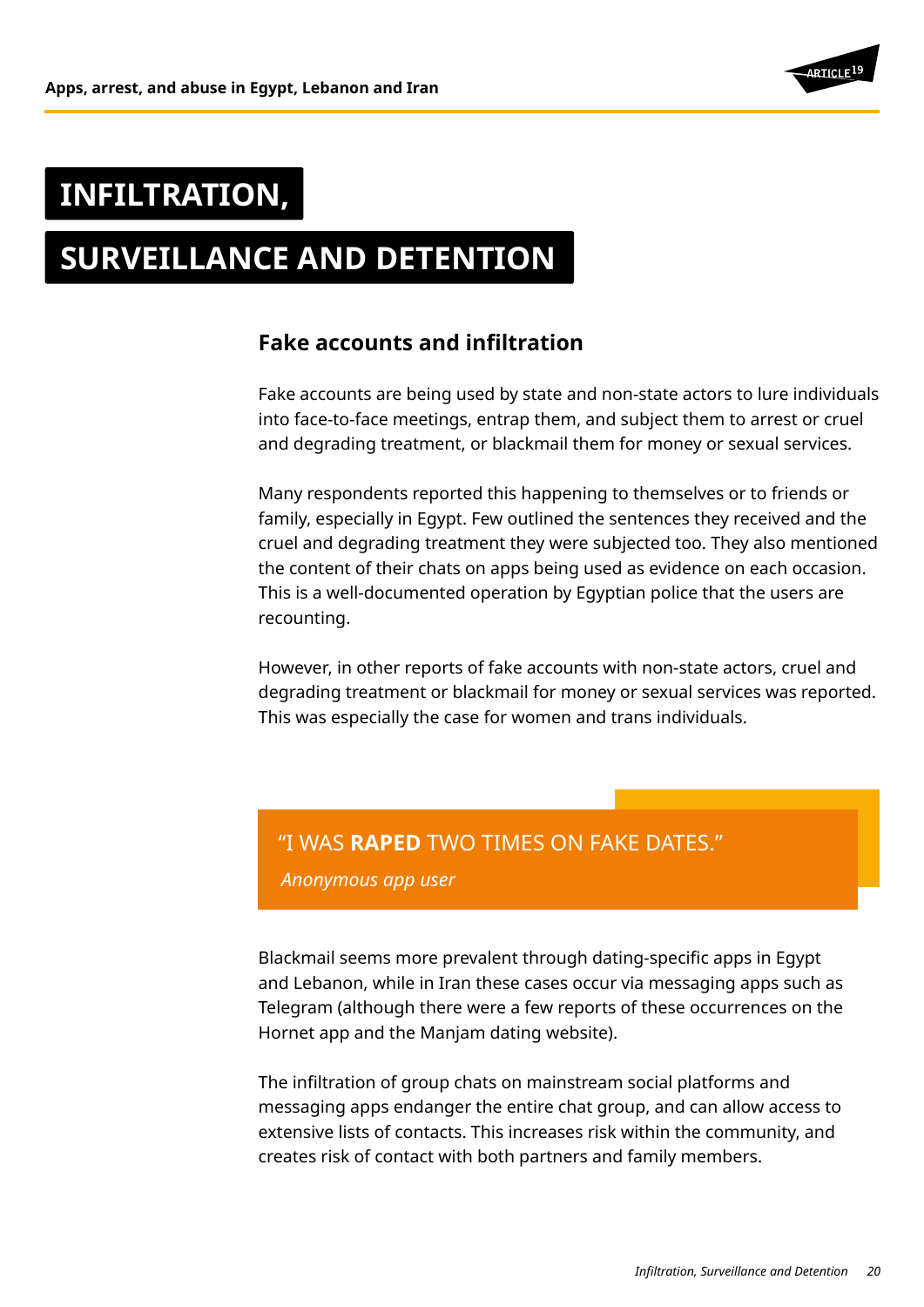

#### **Apps as evidence**

Accounts of cases describe the presence of the app itself as a danger for users – i.e. the recognisable logo of the app followed by the contents of the app. The existence of an app logo itself on their mobiles has been held as sufficient grounds for arrest or prosecution after users have been stopped and searched, or their houses raided.

# "THE SOLE ISSUE OF HAVING THE APP PUTS YOU IN A **VULNERABLE** SITUATION."

*Anonymous app user*

**Possession of " photos, videos or other media in phone galleries which are deemed to be pornographic has lead to arrests in Iran, Egypt and Lebanon.**

**"**

The presence of the app logo on their picture has also led to users being targeted, arrested, harassed, and blackmailed, providing grounds for prosecution on basis of their activities on the app. This issue has been mentioned predominately by users whose picture with the app logo was screenshotted without their knowledge, and used against them for harassment and/or blackmail especially when stopped at army check-points in Lebanon.

One case describes a situation of exploitation and blackmail that lasted over five years, through initially being identified on Facebook, Grindr and Hornet.

The checking of phones for LGBTQ-focused dating apps at certain police and military checkpoints in Lebanon has been prevalent, with local NGOs like Helem documenting cases and hoping to support LGBTQ persons from their community protect themselves from the problem.

Please replace highlighted text with: In addition to being discovered with certain apps, possession of photos, videos or other media in phone galleries deemed to be pornographic has lead to arrests in Iran, Egypt and Lebanon.

Two respondents mentioned being arrested and detained in Egypt for a number of months for possessing such content, without having engaged in any physical sexual activity. In another case, the respondent was arrested not due to material on his phone, but due to pictures of him at a "gay party" saved and shared in groups – after which he fled the country.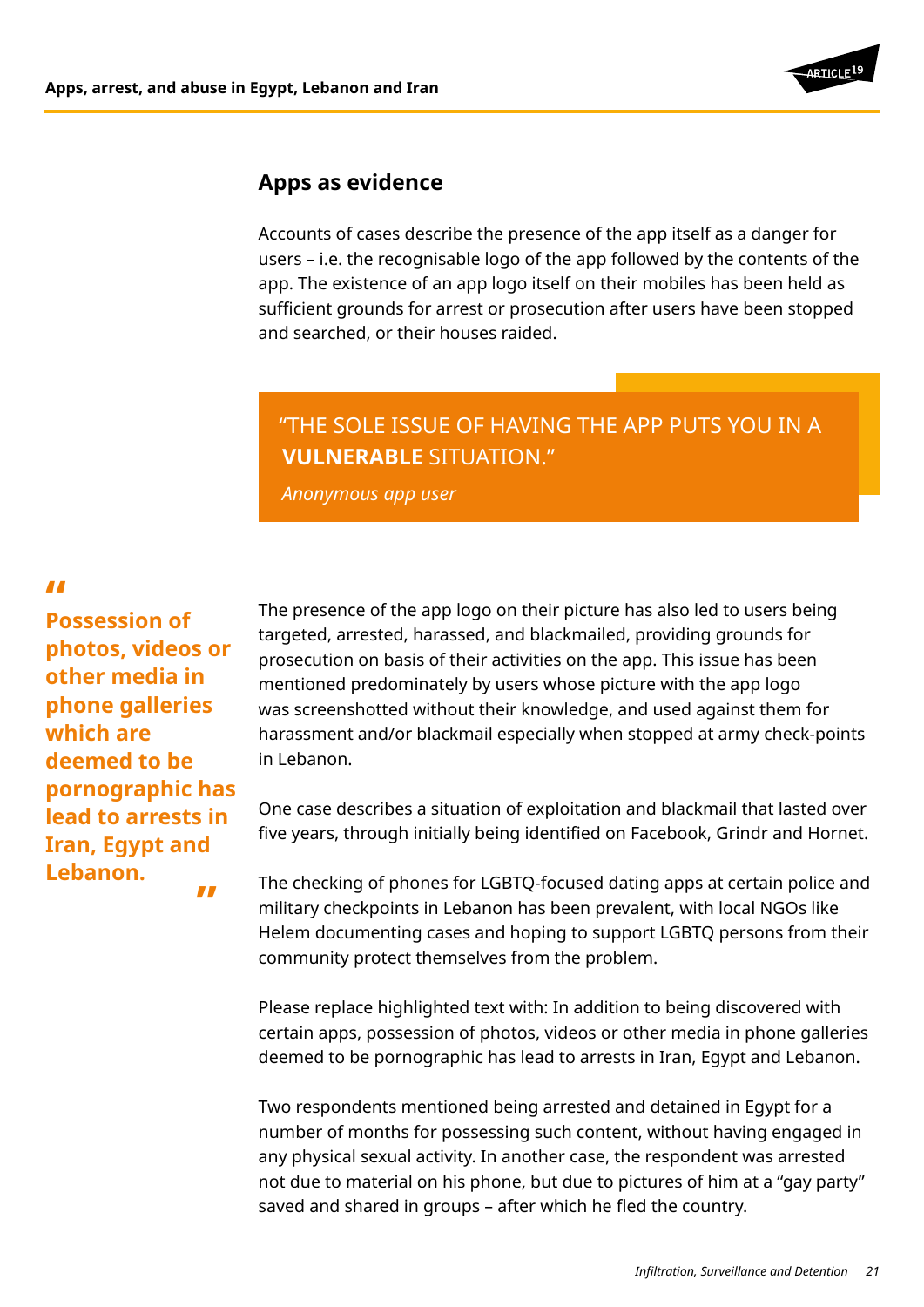

*II*<br>Great risks are **run through the use of apps – risks which users acknowledge.** 

**Respondents do, however, have a strong sense of what should be done to make their interactions online within their community safer.**

**"**

"I HAVE HEARD OF MANY CASES WHERE SOMEONE WOULD GET CRIMINALISED WITH THE PENAL CODE 534 **JUST FOR THE PRESENCE OF MOBILE DATING APPS OR PICTURES OR MOVIES** DOWNLOADED FROM MOBILE DATING APPS ON THEIR MOBILE PHONES."

*Anonymous app user, Lebanon*

Taking a screenshot of the profiles of users is also widespread. These screenshots are used for blackmail, or as a basis for violence, coercion, or arrest.

## **Location services**

Two cases mention the targeting and harassment without users knowing how they were located – leading them to guess that it was due to geolocation features of the app. However, statements suggest there is only circumstantial evidence for this, with no exact cases provided.

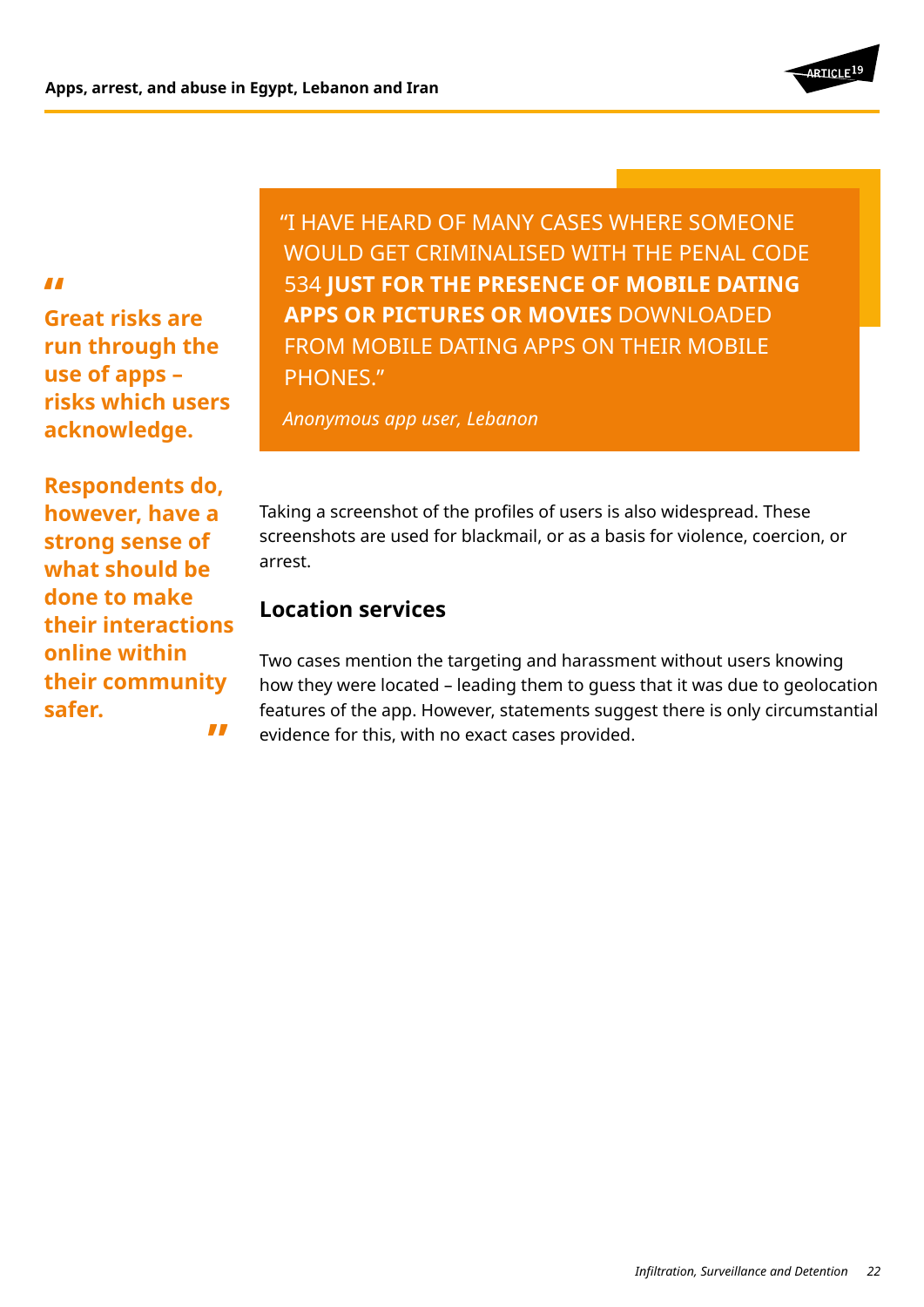

# **WHAT USERS WANT**

# **Authenticated anonymity?**

Respondents were keen to maintain their own anonymity, while desiring that other users are verified and authenticated, to avoid the risk of speaking with fake profiles or infiltrators.

This forms a paradox at the centre of the research: the nexus between authentication systems, and desirable anonymity.

# **Secure sign-up**



"SOCIAL MEDIA **SHOULD BE SEPARATE FROM DATING AND DATING APPS**! THEY ARE TWO DIFFERENT THINGS. WHY SHOULD WE CONNECT EVERYTHING TO EVERYTHING?!."

*Anonymous app user*

The anxiety around sharing personal details and connection to other forms of communication demonstrates a lack of trust in the apps and social platforms.

# **Geolocation removal**

There is a great deal of anxiety around location services relating to dating apps, and whether they can be or even are already used to entrap individuals from the LGBTQ communities of these countries. Information on this issue is, however, limited.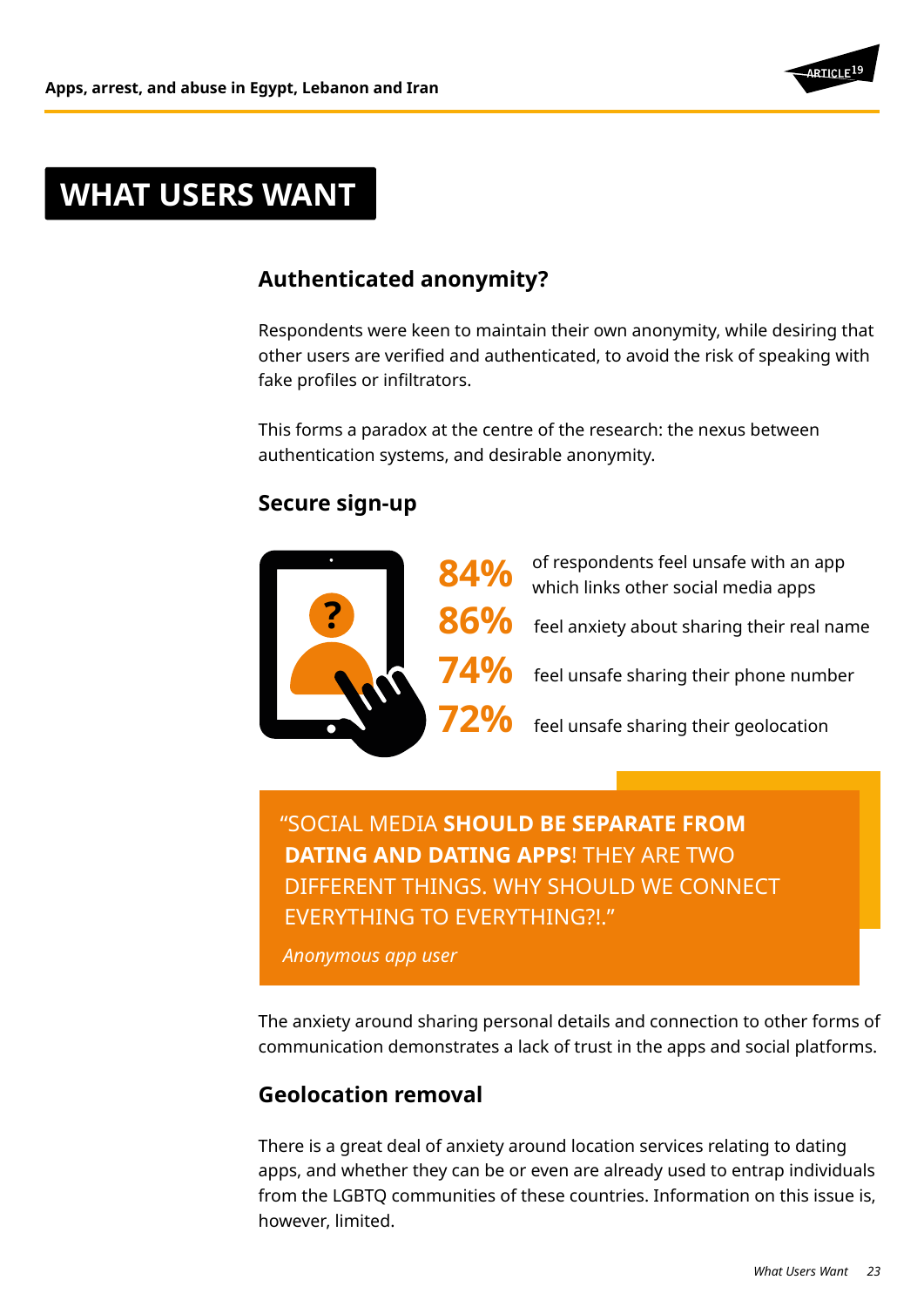

**What " respondents expressed, perhaps most of all, was a desire for information.**

**They want to be empowered in their decisions, particularly when they are engaging in risky behaviour, to allow them to take measures and calculate their own risks using up to date, reliable information.** 

Though some felt that the location services provided useful information on the individual they were chatting to, they expressed interest only in knowing approximate location, with 89% saying they only needed to see a neighbourhood or city.

## **Emergency reporting systems**

Users would like to have options for communication with companies for more than just technical issues, i.e. a way to contact the app in case of security and safety issues, or emergencies relating to the app.

# "THE HELP OPTIONS ARE ONLY FOR TECHNICAL PROBLEMS, NOT **HUMAN PROBLEMS**."

*Anonymous app user*

The help options on most apps currently only offer solutions or contacts relating to technical difficulties. The lack of information regarding safety, security, and emergencies is seen to exacerbate the risks faced.

**"**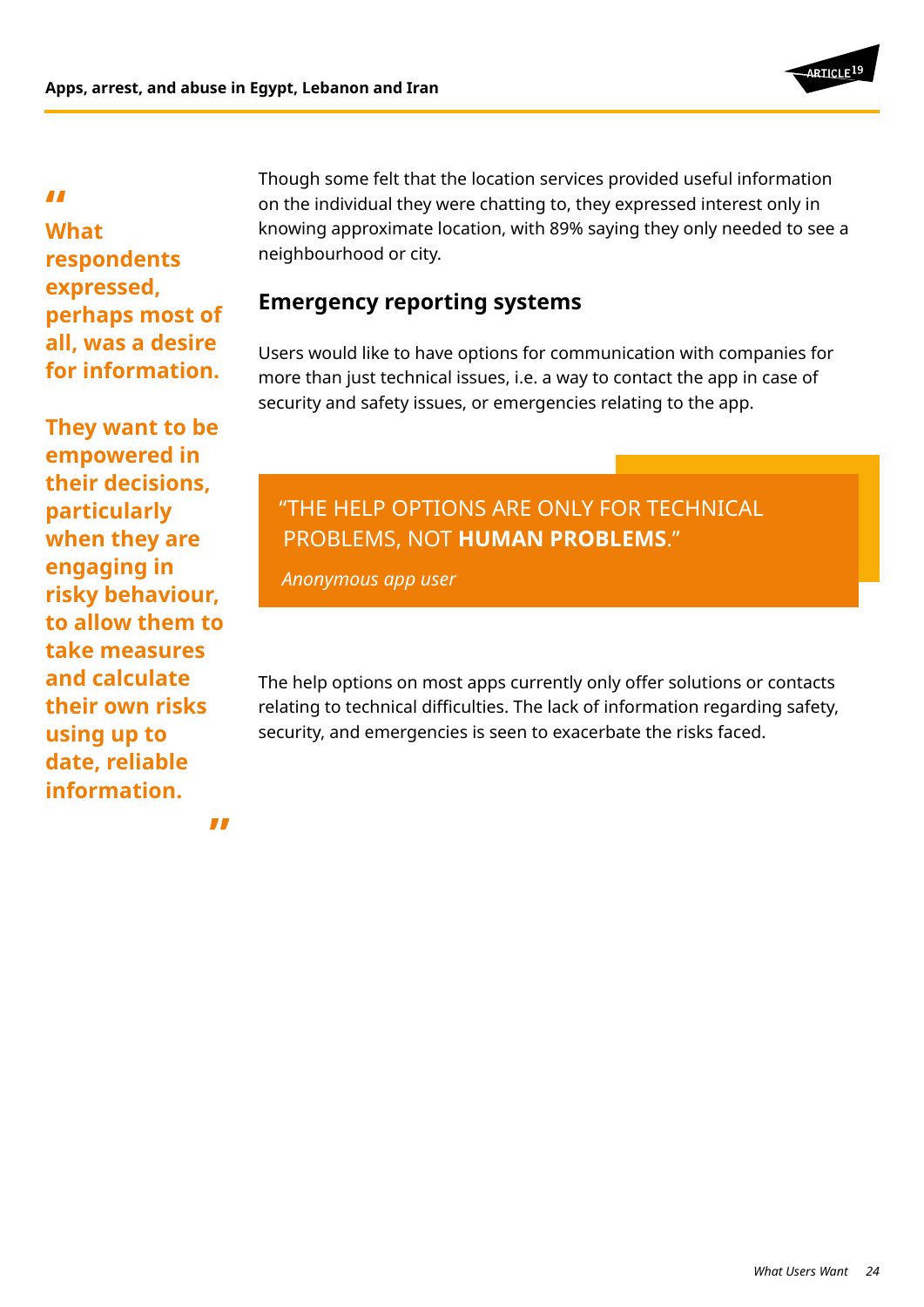

# **WHAT THEY WANT TO KNOW**

**Legal advice**

**The respondents " are keen to have advice about what laws apply to them and how it can be used against them.** 

The respondents are keen to have advice about what laws apply to them and how they can be used against them. Reports suggest that although users are aware there are laws in their country that can be used to prosecute them based on their sexual and gender identity, the exact nature of these laws are not clearly understood. This is especially the case for lesbian and bisexual women and trans individuals.

#### **"**

# "WE KNOW NOTHING! I NEED TO KNOW **WHAT COULD HAPPEN TO ME IF I GOT CAUGHT**."

*Anonymous app user*

#### **Emergency protocols for arrest**

The respondents also wanted to know practical advice about what they can do if they are arrested and who they can reach. This is fundamental advice that needs to be regularly updated and maintained through contacts with local groups if provided.

## **Warnings and updates for LGBTQ people in country**

The respondents stated that they are receiving advice from certain apps which they have found helpful. They are keen to get more up-to-date advice about what is happening in their country – including positive changes.

## **Sexual health advice**

The respondents expressed much interest in getting more up-to-date advice on sexual health relevant in their country. This includes where they can turn to for medical support.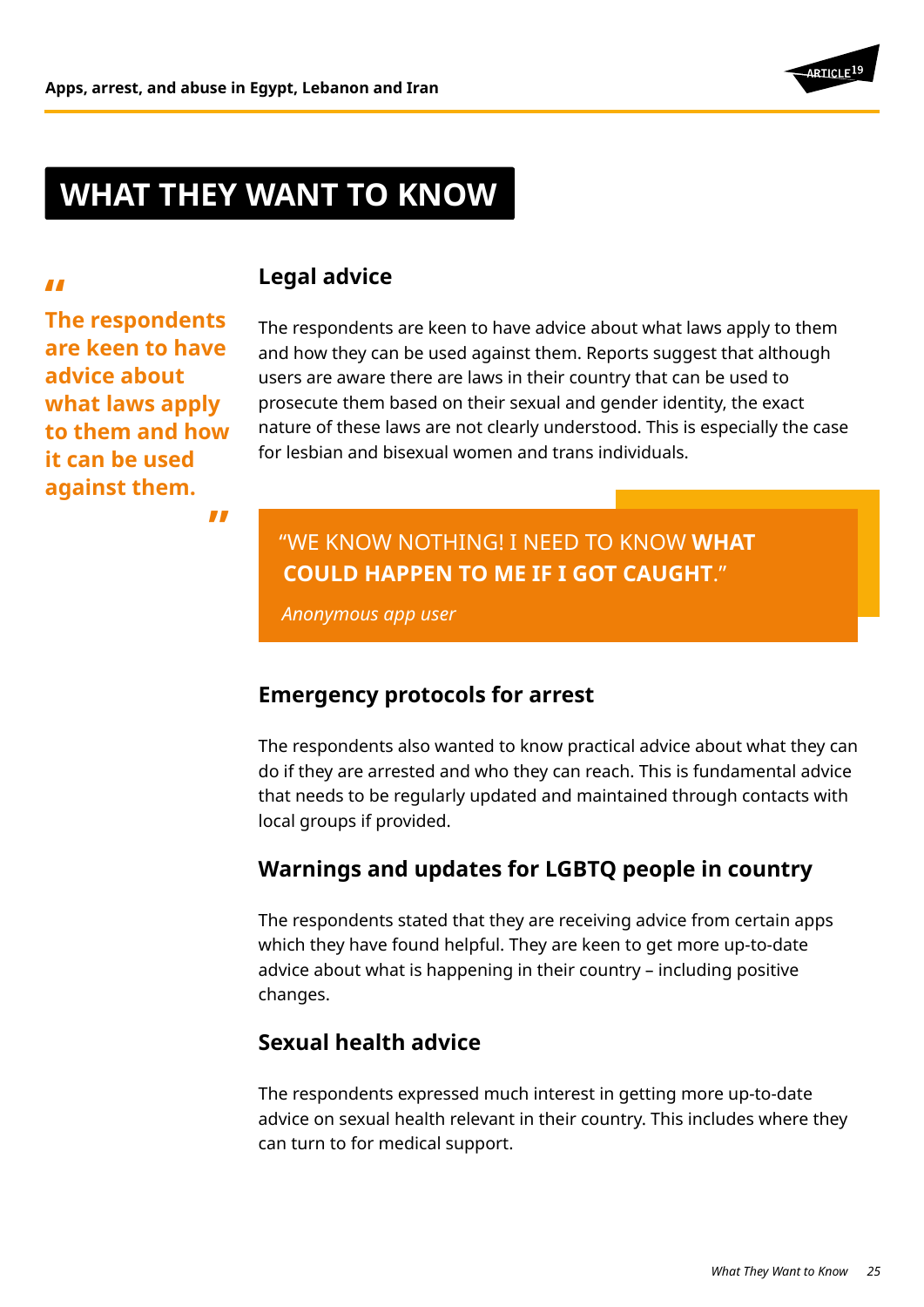

# **LOOKING TO THE FUTURE**

## **What developers and tech companies must do**

There is a clear international consensus that companies should, at a minimum, respect all human rights.

The UNGPs set out the human rights responsibilities of all business enterprises, and the UN Special Rapporteur on Freedom of Expression clarified that for ICT companies, a proper process of due diligence requires [taking into account the human rights impacts of "design and engineering](http://www.ohchr.org/EN/Issues/FreedomOpinion/Pages/Privatesectorinthedigitalage.aspx)  [choices."](http://www.ohchr.org/EN/Issues/FreedomOpinion/Pages/Privatesectorinthedigitalage.aspx)

Due to these platforms' unique ability to connect, empower, provide avenues for expression, and build personal relationships, our research shows that LGBTQ users will continue to use them, even where usage entails serious risks to personal safety or privacy.

In order to meet the responsibility of respecting the human rights of users, app companies must implement effective prevention and mitigation strategies against established threats—as set out in the UNGPs—including proactive efforts to support users in staying safe. This requires the application of human rights principles throughout their operations.

Transparency in the implementation of the standards is also key: to publish efforts to address human rights impacts, especially to relevant stakeholders.

Apps should consider the design and operation of features within specific national contexts and with consideration to specific groups and demographics of users, particularly when their function relates to distinct at-risk groups.

#### **Research – next steps**

Going forward, more research will be needed: focussed on the most at-risk groups, the most under-researched and uninformed groups, and working to resolve the paradox of anonymity and verification.

This research is only the first step in finding methods to protect users of these technologies, aiming to increase the digital safety and security of